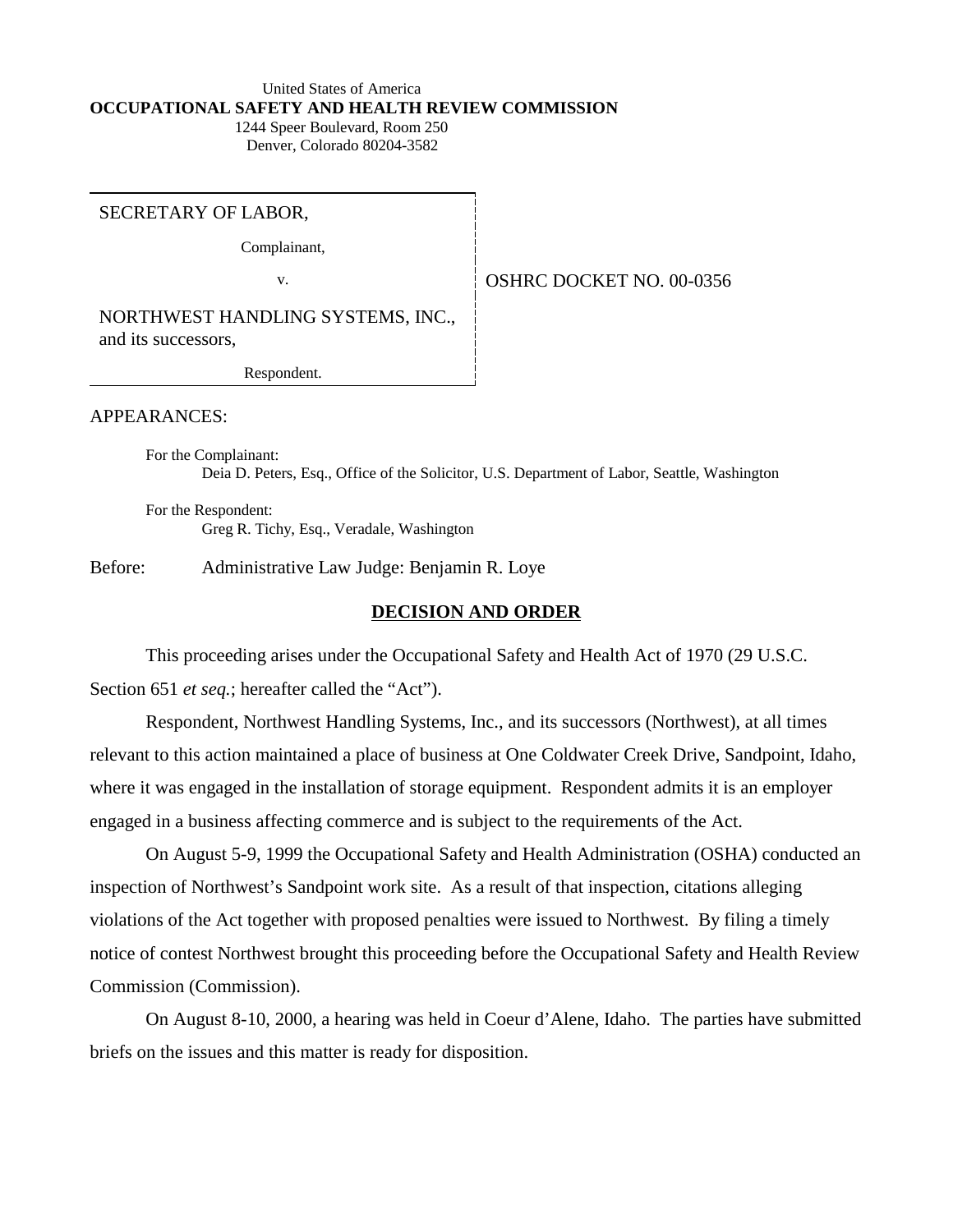### **Background**

The inspection in this matter was initiated as a result of a July 23, 1999 accident in which two temporary laborers were injured in an accident involving a Skyjack scissor lift. It is undisputed that on that date a Northwest employee, Robert Rhodes, was using the tines of a forklift to raise the platform of the Skyjack scissor lift when the platform slid off the forks and fell to its rest position (Tr. 217, 250, 297, 281, 481). One laborer was thrown into the guardrails, the other to the ground (Tr. 482). Northwest was cited for violations including failure to use fall protection, failure to provide training and improper use of the scissor lift.

## **Alleged Violation of §1926.451(g)(1)**

Serious citation 1, item 1 alleges:

29 CFR  $1926.451(g)(1)$ : Each employee on a scaffold more than 10 feet (3.1 m) above a lower level was not protected from falling to a lower level.

(a) One Cold Water Creek Drive, Sandpoint, ID: On or about July 23, 1999, and at times prior thereto, employees were exposed to a fall hazard up to 26 feet from a SKYJACK self propelled elevating work platform, Serial #75095 that was not equipped with a gate at the entry of the platform and a top rail on both sides of the entry area..

The cited standard provides:

Each employee on a scaffold more than 10 feet (3.1 m) above a lower level shall be protected from falling to that lower level. Paragraphs  $(g)(1)(i)$  through (vii) of this section establish the types of fall protection to be provided. . ..

## *Facts*

During July 1999, Rhodes, an installer with Northwest, was directing the relocation of an existing pallet rack system at the Coldwater Creek work site (Tr. 405-11; Exh. R-16). Each pallet rack consists of three levels of orange horizontal beams which snap into green vertical uprights (Tr. 426; Exh. R-5, R-6, R-14). Row spacers are bolted between each two rows of racks, which are placed back to back. The row spacers maintain a consistent, 15 inch space between the rear uprights in each row of pallet racks (Tr. 426; R-7). Pallet supports are then placed between the front and back horizontal beams (Tr. 426).

Rhodes testified that relocating the existing system required that pallet racks be dismantled and reassembled in their new location. The pallet supports were removed first (Tr. 428). The lowest beam level was then removed by employees working from the floor (Tr. 428). Rhodes stated that the Skyjack scissor lift was then positioned at the end of the row of pallet racks and used to remove the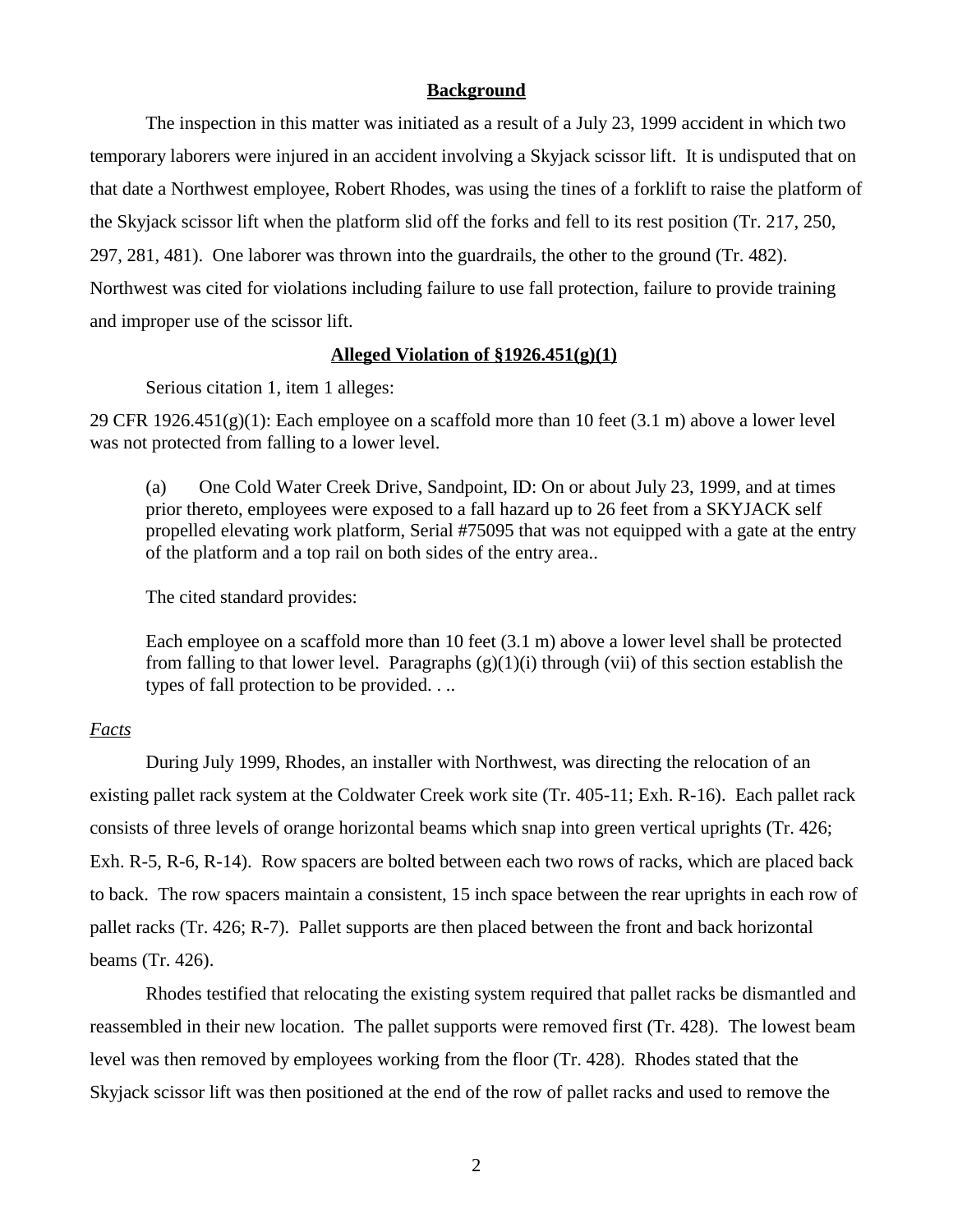two higher beam levels (Tr. 429; Exh. R-16). The row spacers were unbolted and removed on the way up, and the beams removed on the way down (Tr. 430). Once the beams were removed, a forklift, or stockpicker, was used to lift the freed upright from its anchor bolts, and transport it to its new location (Tr. 433-34). The Skyjack was then driven forward to the next upright (Tr. 435). The pallet racks were reassembled in the same manner, in reverse order; with the Skyjack positioned between two uprights, the workers installed the beams and row supports from the top down (Tr. 436-38).

On Friday, July 23rd Labor Ready, which provides temporary workers, sent two new laborers, George Cochrum, and Joel Tennison, to the Coldwater Creek work site (Tr. 198-200, 278-79). Rhodes told the laborers what they would be doing, and ascertained that neither had installed pallet racking before (Tr. 463, 466). Cochrum told Rhodes that he had worked with a scissor lift before, and Rhodes asked him to get on the Skyjack (Tr. 466). Rhodes showed Cochrum how to run the Skyjack and demonstrated how the disassembly process worked (Tr. 466). Rhodes testified that he observed Cochrum and Tennison complete the disassembly sequence once to assure that they were doing it correctly, and then returned to his own work, driving the forklift/stockpicker from the disassembly to the reassembly areas, and installing the uprights and the lower beams, which he could do from the stockpicker (Tr. 468-71).

Sometime during the afternoon of the  $23<sup>rd</sup>$  Rhodes removed the middle portion of the rear handrail from the Skyjack's guardrail in order to load a pallet of pallet supports onto the rear of the platform (Tr. 212, 248, 475-76; Exh. R-8, p. 000218). Though the Skyjack's safety rules prohibit its operation "without railings and entry gate/chain in place," *see,* (Exh. R-17), it is undisputed that Tennison and Cochrum continued to work at heights of approximately 26 feet for between a half hour to an hour without the rear gate in place (Tr. 510-11).

Rhodes stated that there was no reason for Cochrum or Tennison to be working in the rear area of the Skyjack (Tr. 485). Moreover, Rhodes stated that the pallet of supports blocked the exit gate opening (Tr. 485). Cochrum, however, testified that he worked approximately two feet from the back edge of the platform, at times standing on the pallet of supports to install the individual pallet supports (Tr. 213). Cochrum stated that he worked at heights varying between 3 and 32 feet while the guardrail was off (Tr. 213). Tennison testified that the pallet was approximately two feet high, and that the pallet partially blocked the platform's rear gate (Tr. 346). However, Tennison also stated that he worked within inches of the unguarded edge of the platform after the guardrails had been removed (Tr. 293, 295). When the platform fell off the tines of the forklift and to its rest position, Tennison fell through the opening created by the removal of the gate (Tr. 297).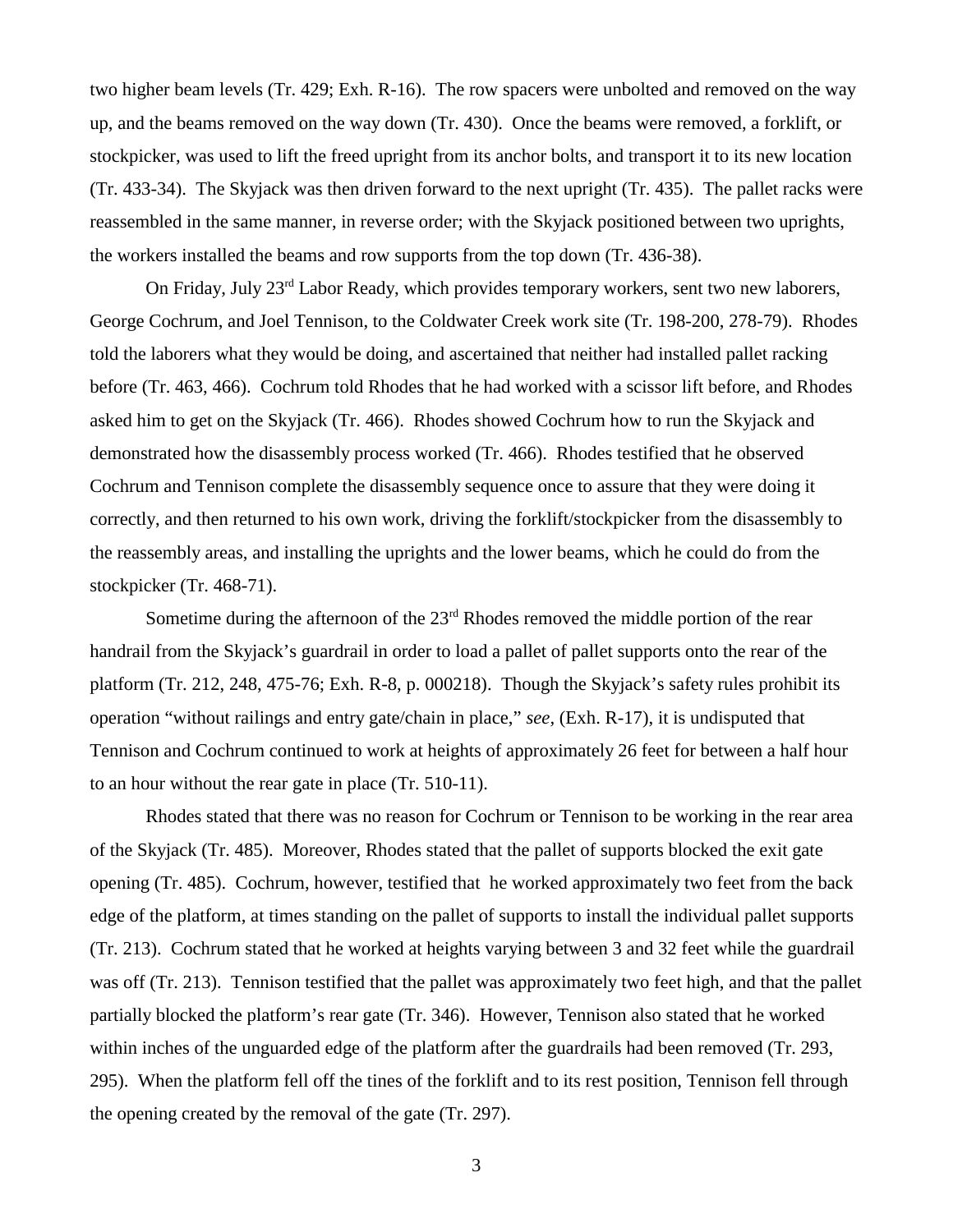### *Discussion*

 Northwest maintains that the Skyjack, which is the subject of this citation, is an "elevating work platform," not a scaffold, and that the cited standard is, therefore, inapplicable to the cited circumstances.

The Commission has held that "whether a surface constitutes a scaffold is a question of fact to be answered by comparing the definition of a scaffold to the characteristics of the surface in question." *Armstrong Steel Erectors*, 17 BNA OSHC 1385, 1995 CCH OSHD ¶30,909 (No. 92-262, 1995). **Subpart L - Scaffolds,** at §1926.450, states that *"Scaffold* means any temporary elevated platform (supported or suspended) and its supporting structure (including points of anchorage), used for supporting employees or materials or both." In *Armstrong,* the Commission found that the painter's picks in question were clearly elevated working spaces, or platforms, and that because the picks were moved frequently during the job and would be removed from the work site at the job's completion, were temporary. The Commission concluded that the picks were scaffolds. The Skyjack, by definition, is an elevated work platform. It is temporary, as it is moved about the site as required by the job, and is removed from the site at the job's completion. This judge finds that the Skyjack platform meets the definition set forth in §1926.450, and is a scaffold.

As noted by Respondent, Exhibit R-17, A Reference Guide, states that the Skyjack is classified as a *Self-Propelled Elevating Work Platform* covered by the industry consensus standards at ANSI/SIA A92.6. Appendix C to 29 CFR 1926, Subpart L lists ANSI/SIA A92.6 as one of several "examples of national consensus standards that are considered to provide employee protection equivalent to that provided through the application of ANSI A92.2-1969, where appropriate." Subpart L's reference to a specific consensus standard which may be applicable to this specific piece of equipment, however, does not exempt the equipment from coverage by general OSHA standards which are otherwise applicable and enforceable by OSHA. It is well settled that even where a specific OSHA standard regulating a condition or practice exists, general standards remain applicable where they provide meaningful protection to employees beyond the protection afforded by the specific standard. *See, Quinlan t/a Quinlan Enterps.,* 15 BNA OSHC 1780, 1991-93 CCH OSHC ¶29,765 (No. 91-2131, 1992); *Bratton Corp.*, 14 BNA OSHC 1893, 1987-90 CCH OSHD ¶29,152 (No. 83-132, 1990).

It is clear that the unenforceable consensus standard at A92.6 provides no protection for employees whatsoever, and cannot preempt generally applicable sections of §1926.450.

This conclusion is supported by a July 21, 1998 Compliance Letter, in which the Secretary states: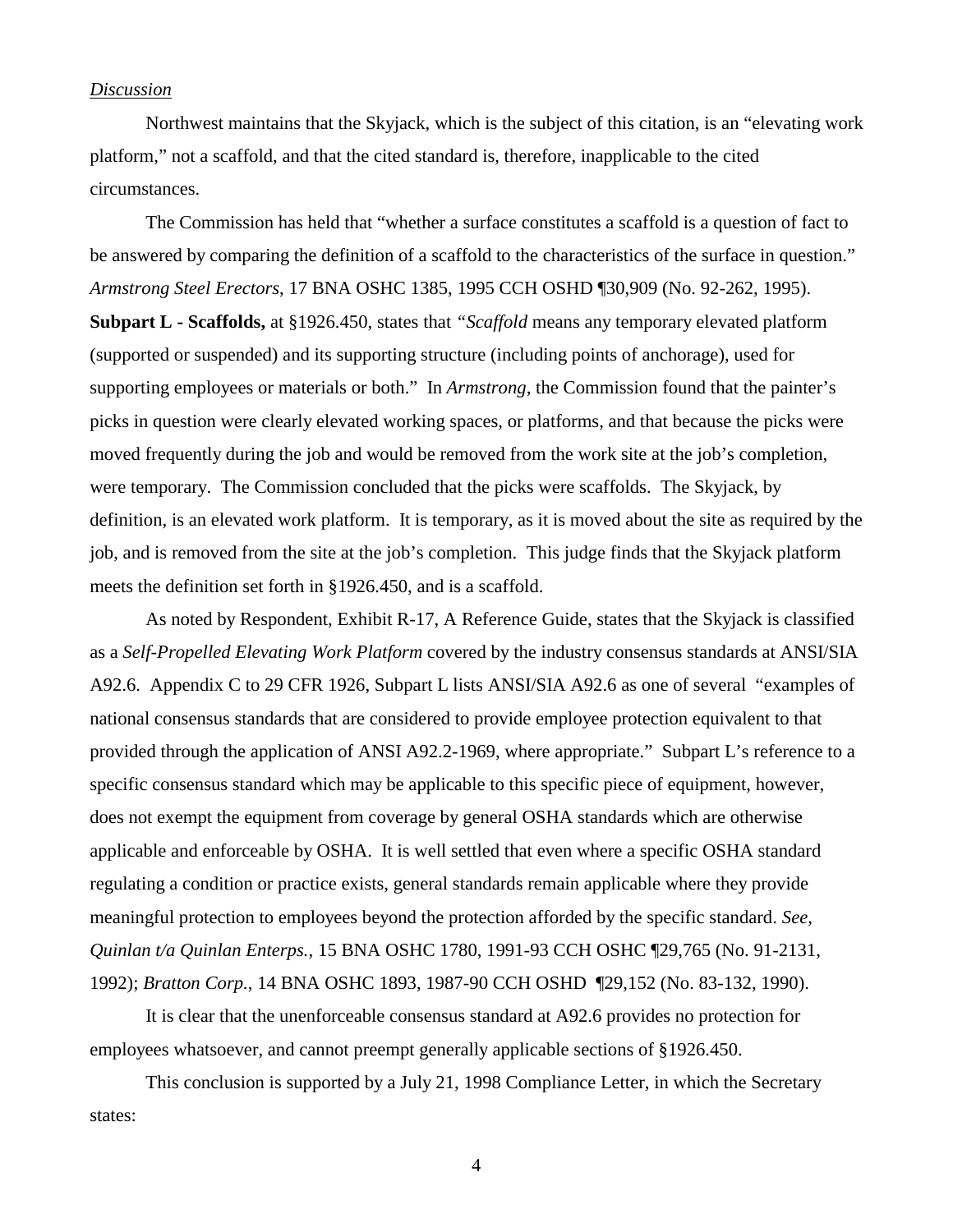In regards to your specific question, when working from an elevated scissors lift (ANSI A92.6 series), a worker need only be protected from falling by a properly designed and maintained guardrail system. However, if the guardrail system is less than adequate, or the worker leaves the safety of the work platform, an additional fall protection device would be required. The general scaffolding fall protection provision found in  $1926.451(g)(1)(vi)$  reads in part, "[f]or all scaffolds not otherwise specified in this section, each employee shall be protected by the use of personal fall arrest systems or guardrails systems."

In that letter the Secretary concludes, as has this judge, that because the scissor lift falls under OSHA's plain definition of a scaffold, it is subject to the general requirements of §1926.451. It is clear that OSHA did not intend by its reference to ANSI A92.6 that the consensus standard preempt the duly promulgated fall protection regulations contained in §1926.451. Mandatory Appendix C merely states that for enforcement purposes, OSHA will consider compliance with the provisions of A92.6 as providing equivalent protection.

The ANSI/SIA A92.6 fall protection requirements<sup>1</sup> are set forth in the Skyjack's reference guide (Exh. R-17), which prohibits the use of the lift without the railings and entry gate/chain in place. It is clear that the guardrails were not maintained in the manner required by the ANSI standards. As clearly stated in the Secretary's 1998 interpretation, where a scissor lift's guardrail system is rendered inadequate, §1926.451 (g)(1)(vii) becomes applicable. Subparagraph (vii) requires the "use of personal fall arrest systems or guardrail systems meeting the requirements of paragraph (g)(4)." Paragraph  $(g)(4)(i)$  requires that guardrail systems be installed "along all open sides and ends of platforms."

This judge finds that the Secretary's interpretation of the scope of Subpart L is reasonable, and the cited standard is applicable here. Moreover, even if Northwest was unaware of the applicability of OSHA's Subpart L, it was aware of the ANSI/SIA A92.6 guard rail requirements, which were set forth in its own exhibit R-17. This judge finds, therefore, that Northwest had adequate notice of the need to ensure its employees were protected from falls from the platform.

It is admitted that the platform's gate was removed and that employees continued to work from the platform at heights over 10 feet. Any contention that the pallet provided alternative fall protection is obviated by Tennison's fall though the unguarded gate opening.

The Secretary has established the cited violation.

<sup>&</sup>lt;sup>1</sup> ANSI/SIA A92.6-1990 **7.9 During Operation**, states:

The aerial platform shall be used in accordance with this standard. The user shall direct his operating personnel and supervise their operation to ensure that the following is adhered to prior to each movement of the aerial platform and each repositioning of the platform. . .(3) the guardrails are installed and access gates or openings are closed per manufacturer's instructions. . ..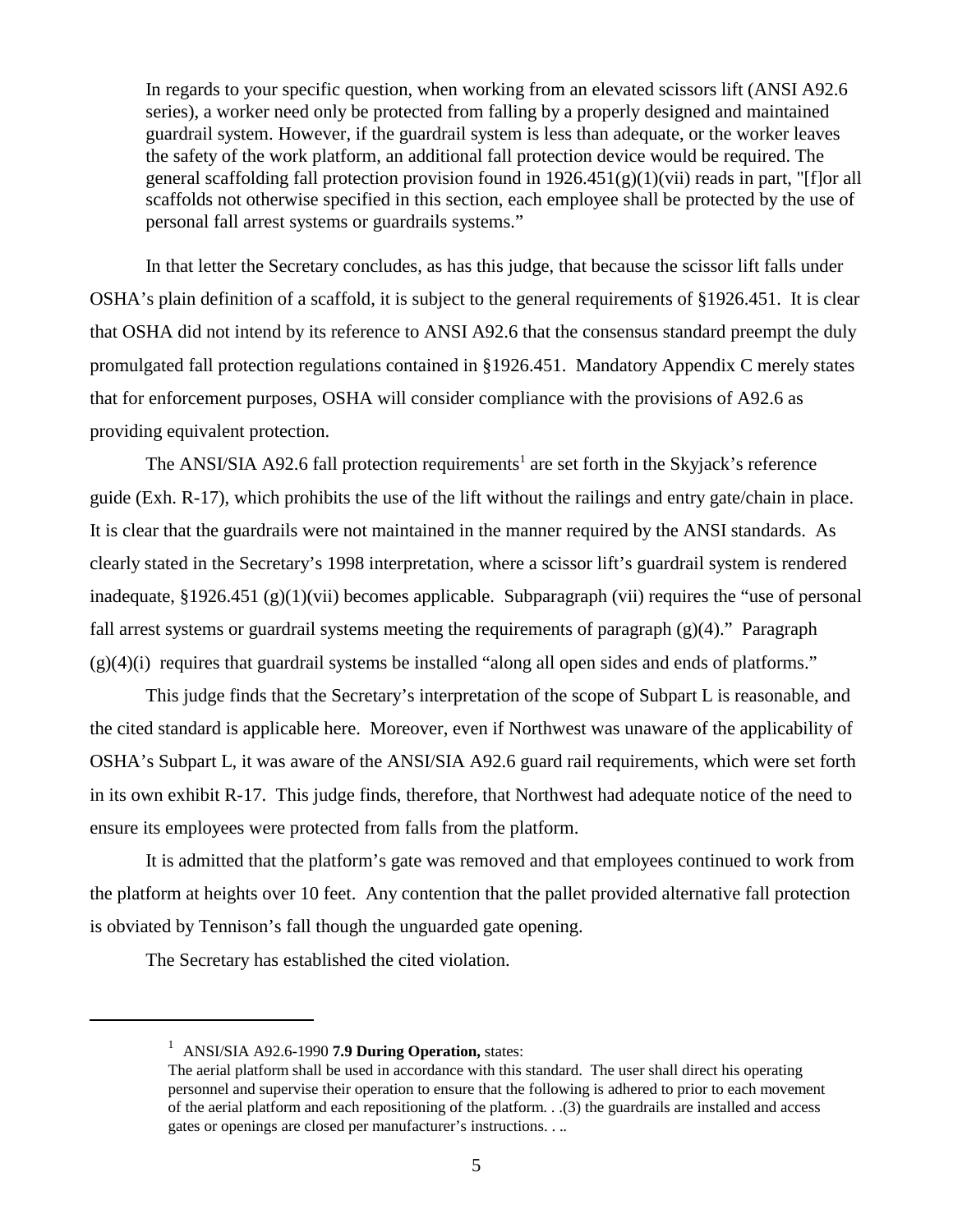# *Penalty*

A penalty of \$3,500.00 is proposed for this item.

In determining the appropriateness of a penalty, the Commission is required to give due consideration to the size of the employer, the gravity of the violation and the employer's good faith and history of previous violations. The gravity of the offense is the principle factor to be considered. *Nacirema Operating Co*., 1 BNA OSHC 1001, 1972 CCH OSHD ¶15,032 (No. 4, 1972).

Northwest's Spokane branch has 14 employees; there is no evidence in the record of the company's total size. The Secretary introduced no evidence of prior violations. The Complainant charges that Northwest acted in bad faith, in that two of the citations were issued as "willful" violations. As discussed more fully below, this judge believes that the cited violations were not willful in nature, but were the result of simple negligence. Two temporary employees were exposed to the cited hazard for between half an hour to an hour. It is clear that a fall from heights up to 26 feet could result in severe injuries, up to and including death (*See* testimony of Compliance Officer (CO) Virgle Howell, Tr. 44). The CO did not testify as to the probability of an employee falling through the open gate absent the calamitous accident which occurred in this case. Employee Tennison was thrown off the platform as it, and undoubtedly *because* it suddenly returned to its rest position (Tr. 56). Nonetheless, the chance of an employee falling was high, in that the employees stood near the open edge, on the pallet of supports, as they worked.

Taking into account the high gravity of the cited violation, this judge finds that the proposed penalty of \$3,500.00 is appropriate and will be assessed.

### **Alleged Violations of §1926.454(b)**

Serious citation 1, item 2 alleges:

29 CFR 1926.454(b): The employer did not have each employee who is involved in erecting, disassembling, moving, operating, repairing, maintaining, or inspecting a scaffold trained by a competent person to recognize any hazards associated with the work in question:

(a) One Cold Water Creek Drive, Sandpoint, ID: On or about July 23, 1999, and at times prior there to, before authorizing an operator to operate a SKYJACK self propelled elevating work platform, Serial #75095 the employer did not ensure that the operator had been informed of requirements such as but not limited to:

1. Proper guard rails are installed and access gates or openings are closed as required by ANSI/SIA A92.6-1990 paragraph 7.9(3) and the manufacturers operator manual.

2. Rated load capacity is not exceeded when loads are transferred to the platform as required by ANSI/SIA A92.6-1990 paragraph 7.11.6 and the manufacturers operator manual.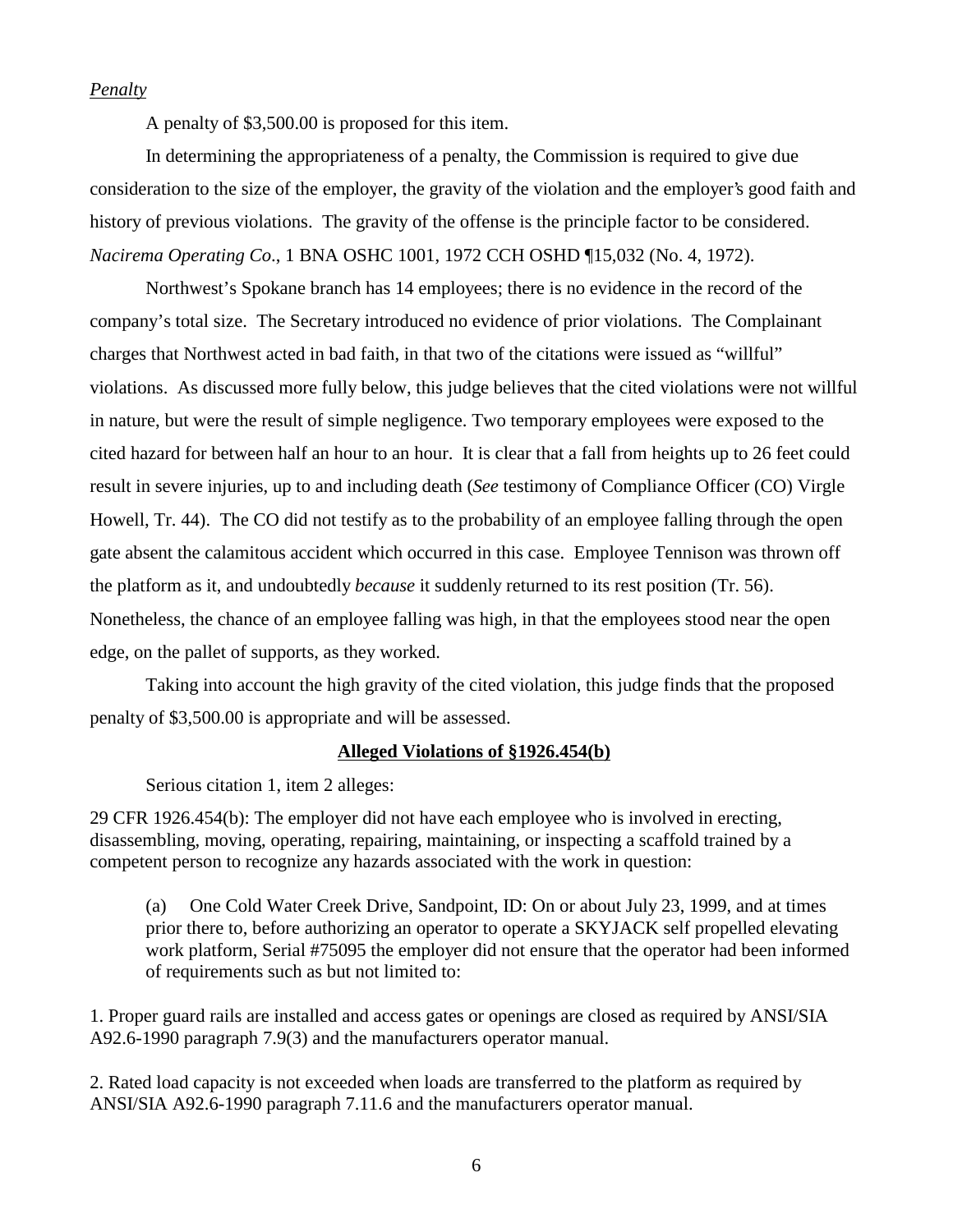3. The aerial platform is not to be used as a crane to lift loads as required by ANSI/SIA A92.6-1990 paragraph 7. 11. 11 and the manufacturers operator manual.

4. Shut down the operation of aerial platform in the case of any suspected malfunctions, or any hazard or potentially unsafe condition that may be encountered as required by ANSI/SIA A92.6-1990 paragraph 7.14 and the manufacturers operator manual.

5. Do not raise the platform while the machine is on a truck, fork lift, or other device or vehicle as stated in the manufacturers operator manual.

6. Do not lift the vehicle from places other than fork lift pockets or lift rings as stated in the manufacturers operator manual.

7. Do not alter or override safety devices or limit switches as stated in the manufacturers operator manual. The over load relief valve was overridden by using a fork lift to gain lifting force by lifting the work platform.

## *Facts*

Rhodes testified that he was familiar with the safety rules for the Skyjack, however, he had not been provided with any formal training by Northwest (Tr. 555-56). At the hearing Rhodes stated that he did not know if it was possible to override any limit switches or check valves on the machine (Tr. 482). Though it would not rise under its own power, Rhodes did not conclude on July 23, 1999 that the Skyjack's platform was not working properly,(Tr. 483-84, 504). Rhodes did not know that assisting the work platform with the stockpicker was an improper use of that equipment (Tr. 497).

George Cochrum testified that Rhodes did not discuss the proper use of guardrails on the scissor lift with him before Cochrum began working from the lift (Tr. 206). Rhodes did not discuss the scissor lift's rated load capacity, or tell him that the lift should be shut down in the event of a malfunction (Tr. 206-07). Cochrum stated that Rhodes never told him that the lift was not to be elevated from any place other than the manufacturer's lift pockets, or that the safety devices on the lift should not be overridden (Tr. 207). According to Cochrum, Rhodes did not inquire about Cochrum's previous experience in the use of a scissor lift (Tr. 207).

Tennison testified that Rhodes showed him what he would be doing on the scissor lift, but did not instruct him in the lift's use (Tr. 307). Rhodes did not discuss the need to use guardrails, the lift's rated load capacity, or the need to shut down the lift in the event of a malfunction (Tr. 282). Rhodes did not tell Tennison that the lift was not to be elevated from any place other than the lift pockets, or warn him against overriding the lift's safety devices (Tr. 283). Tennison stated that he received all his instruction on the operation of the scissor lift from George Cochrum (Tr. 307, 326).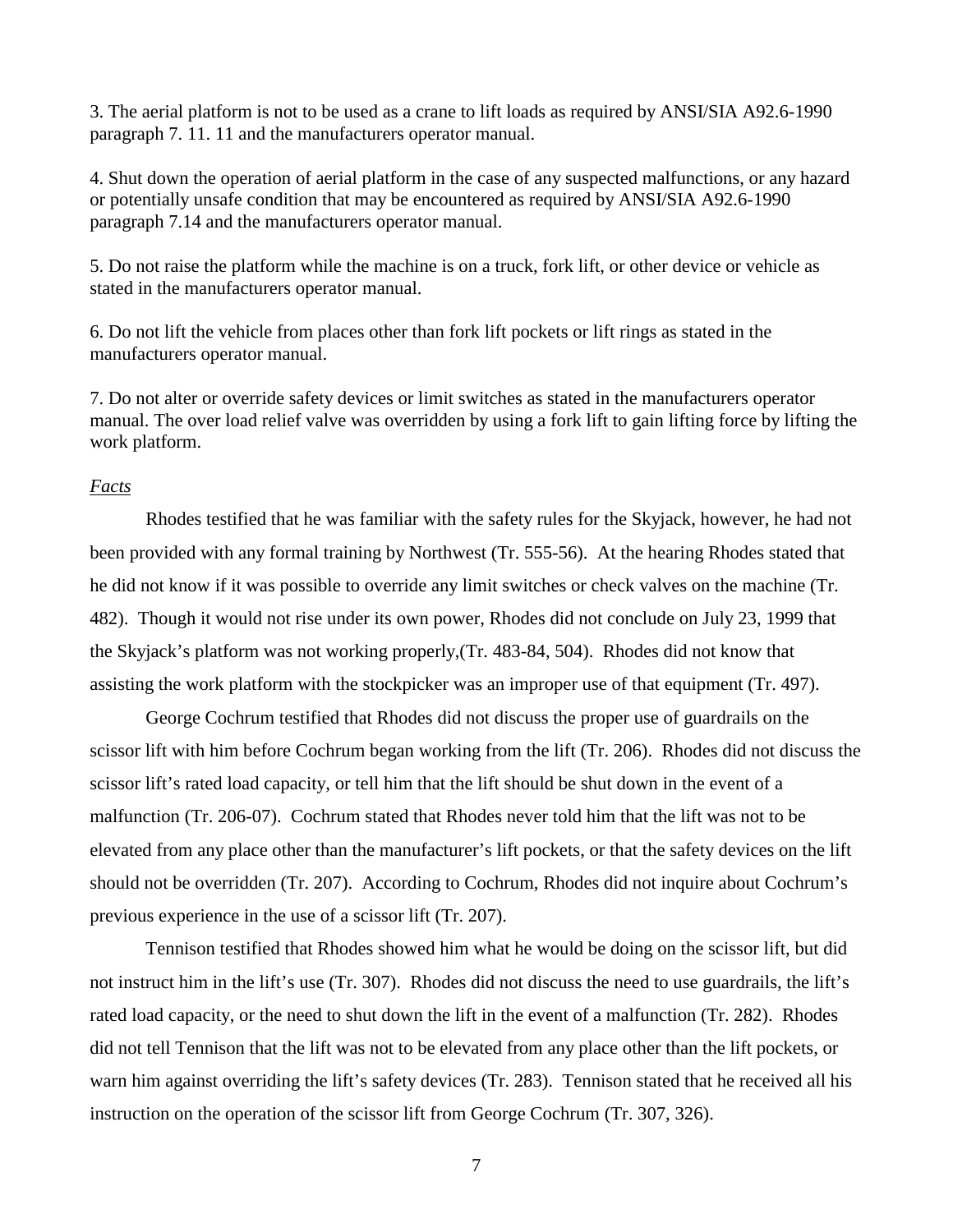Rhodes agreed with the testimony of Cochrum and Tennison concerning the extent of their training (Tr.

509-10).

# *Discussion*

29 CFR §1926.454(b) requires:

The employer shall have each employee who is involved in erecting, disassembling, moving, operating, repairing, maintaining, or inspecting a scaffold trained by a competent person to recognize any hazards associated with the work in question.. . .

As discussed above, Northwest's use of the Skyjack may be cited under the scaffolding standards, where it fails to provide protection equivalent to that required under Subpart L by complying with the applicable portions of the ANSI/SIA A92.6-1990.

At **7.6 Operator training,** the ANSI standard requires that:

Whenever a user directs or authorizes an individual to operate an aerial platform the user shall ensure that the individual has been trained in accordance with the manufacturer's operating and maintenance manual, the user's work instructions, and the requirements listed in Section 8 [**Responsibilities of Operators**] of this standard before operating the aerial platform.

At **8.6 Before Operation,** the ANSI standards require that the operator shall have:

 . . .Read and understood the manufacturer's operating instruction(s) and user's safety rules, or been trained by a qualified person on the contents of the manufacturer's operating instruction(s) and user's safety rules.

The evidence establishes that Rhodes, Cochrum and Tennison were all involved in the operation, maintenance and/or inspection of the Skyjack. Northwest did not provide any formal training to Rhodes before authorizing him to supervise the operation of the Skyjack. Although Rhodes claimed to be familiar with the safety rules applicable to the Skyjack, he failed to demonstrate any familiarity with those rules on July 23<sup>rd</sup> 1999, and by his own admission failed to recognize the hazard associated with using the lift when the work platform was not working properly. It is undisputed that Rhodes provided Cochrum and Tennison with only minimal training in the operation of the Skyjack, and none in the hazards associated with operation of the Skyjack.<sup>2</sup> The hazards specifically listed in

<sup>&</sup>lt;sup>2</sup> Northwest argues that the Secretary failed to prove the cited violation, arguing that Rhodes went over the hazards of operating the Skyjack, such as "keep[ing] your hands within the confines of the platform while it is moving" (Tr. 421-22). This judge notes that the testimony Northwest relies on refers to the training of the temporary workers who were on the Coldwater site on the Monday preceding Cochrum's and Tennison's arrival on the site. There is no evidence that Cochrum and Tennison received even this rudimentary training.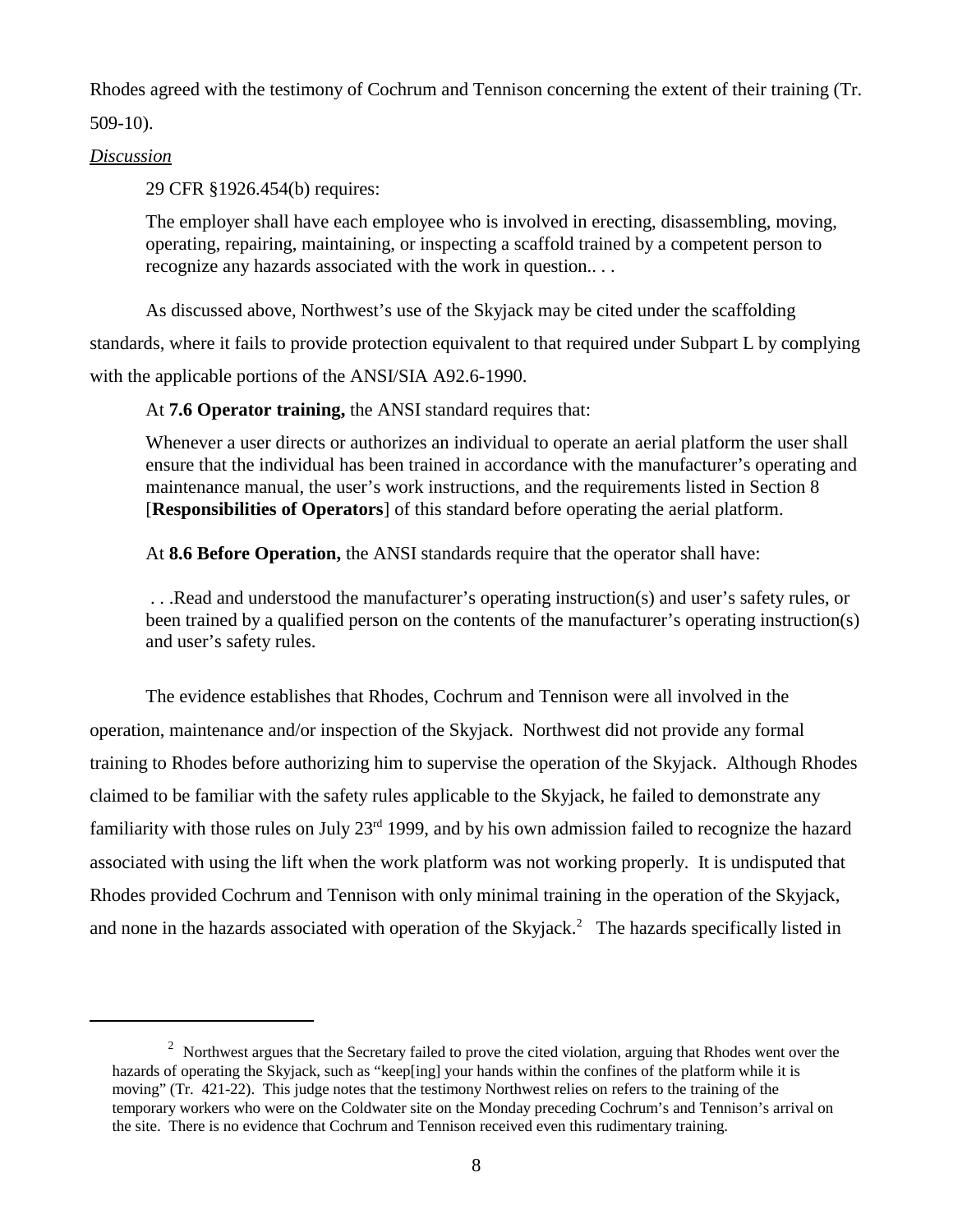the citation are clearly set forth in the manufacturer's safety manual, which was submitted by Northwest as Exh. R-17, and with which Rhodes claimed to be familiar.

The Secretary has established that Northwest failed to train Robert Rhodes to recognize the hazards associated with the operation of the Skyjack. Rhodes failed to train Cochrum and Tennison in accordance with the Skyjack's safety manual, or to otherwise apprise them of the hazards set forth therein, as required by both ANSI 92.6 and the cited OSHA standard.

# *Penalty*

A penalty of \$3,500.00 was proposed for this item.

The injury accident which occurred on July  $23<sup>rd</sup>$  was a direct result of Rhodes' failure to appreciate the hazards associated with the operation of the Skyjack. Northwest's failure to provide adequate training is shown to be a serious violation of the Act. The gravity of the violation is high. Taking into account the gravity of the violation as well as the statutory factors discussed above, this judge finds the proposed penalty appropriate. A penalty of \$3,500.00 will be assessed.

### **Alleged Violation of §1926.503(a)(1)**

Serious citation 1, item 3 alleges:

29 CFR 1926.503(a)(1): The employer did not provide a training program for each employee who might be exposed to fall hazards that would enable them to recognize the hazards of falling and train each employee in the procedures to be followed in order to minimize these hazards:

(a) One Cold Water Creek Drive, Sandpoint, ID: On or about July 23, 1999, and at times prior thereto, the employer did not provide a training program for each employee before requiring them to install structural members of a pallet rack storage system at heights up to approximately 26 feet above a cement floor.

### *Facts*

It is undisputed that Northwest did not provide fall hazard training to Cochrum or Tennison before setting them to work installing the pallet rack system (Tr. 207, 283, 488). Northwest instituted a fall protection program and work plan only after the July  $23<sup>rd</sup>$  accident involving the Skyjack (Tr. 488-90; Exh. R-2, R-3). Ronnie Miller, Northwest's branch manager, testified that the fall protection plan was instituted February 1, 2000 as a result of OSHA's investigation of the Coldwater Creek incident (Tr. 543-44). Miller testified that before its consultation with OSHA, Northwest was not aware that it needed a fall protection plan (Tr. 544, 548).

Rhodes initially testified that there was no need to climb out onto the pallet racking system to perform any of the work on the pallet racking (Tr. 439). During the OSHA inspection Rhodes told the Compliance Officer (CO) Virgle Howell that no one climbed out onto the racks (Tr. 487). At the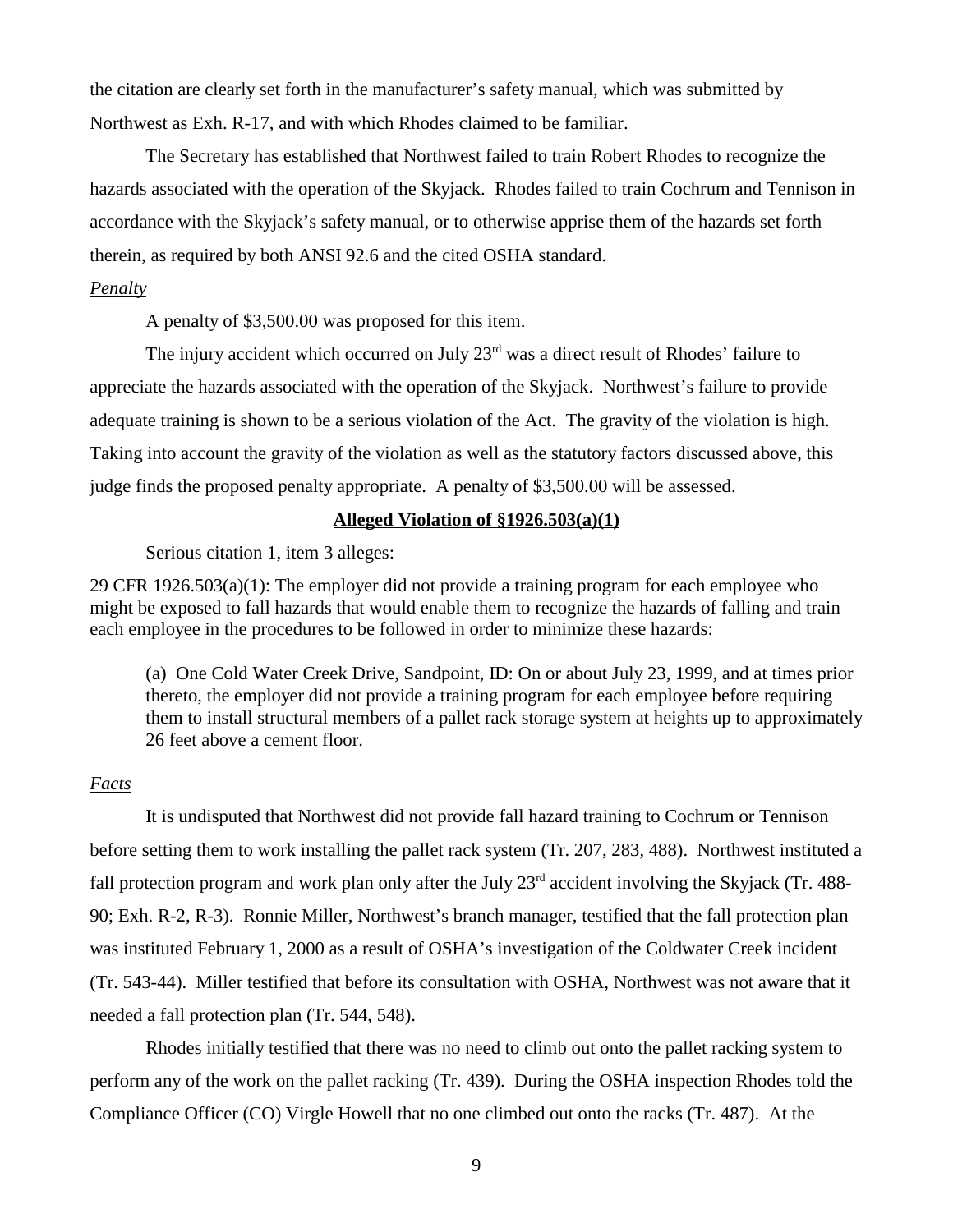hearing, however, he admitted that, at the Coldwater Creek work site, there were occasions where that happened (Tr. 442). Specifically, Rhodes stated that in the area where Cochrum and Tennison began work on July 23<sup>rd</sup>, the pallet rack system was erected around a building column that prevented them from positioning the Skyjack less than two feet away from the adjacent upright. That is why, Rhodes explained, he and Cochrum climbed out onto the beams of the pallet rack when he was showing Cochrum how to remove the bolts from the row spacers (Tr. 451-55). Rhodes admitted that they did not use fall protection during that demonstration (Tr. 513-14). Rhodes did not perceive climbing on the pallet racks as hazardous (Tr. 517). Rhodes stated that the building columns did not interfere with the positioning of the Skyjack at any other location, but admitted that he did not instruct Cochrum to stay inside the Skyjack during his removal of the other row spacers (Tr. 454-55, 513).

Cochrum testified that he was instructed to climb out onto the pallet rack with Rhodes to unbolt the sprinkler system from the spacers (Tr. 228, 235). He stated that other row spacers, along with the sprinkler system, were also bolted near the building supports, and that it was necessary to climb out onto the pallet rack to unbolt them (Tr. 203). Both Cochrum and Tennison testified that it was not possible to reach the bolts on the back of the racks without leaving the Skyjack platform (Tr. 208-11, 289, 291-92). When asked why they did not reposition the Skyjack so that they could reach the row spacers from inside the work platform, Tennison stated that if there had been any way to reach the row spacers from the Skyjack, they would have stayed on the platform (Tr. 352). Tennison testified that he wasn't familiar with pallet racks, but that he was sure "there was a reason Mr. Rhodes had us climbing out there" (Tr. 329).

Cochrum testified that he probably left the platform between 15 and 20 times, that it took approximately a minute to remove each bolt, and that when he was working at the top level he was approximately 32 feet off the floor (Tr. 211, 235). Tennison stated that he went out onto the racks about eight times, and was approximately six to seven feet from the Skyjack when he was working on the back bolts; he estimated that the top of the pallet rack was about 30 feet high (Tr. 291-92, 329).

According to Rhodes, the only time he saw Cochrum on the pallet rack was during his initial demonstration; he stated that he never saw Joel Tennison climbing on the racks (Tr. 493). Cochrum testified that he did not make eye contact with Rhodes, and could not say whether Rhodes saw him or Tennison working out on the racks, but he was sure that Rhodes was supervising their work (Tr. 242). Tennison stated that Rhodes was working right next to and below them, and that it would have been hard for Rhodes to have missed seeing them on the pallet rack (Tr. 295, 349).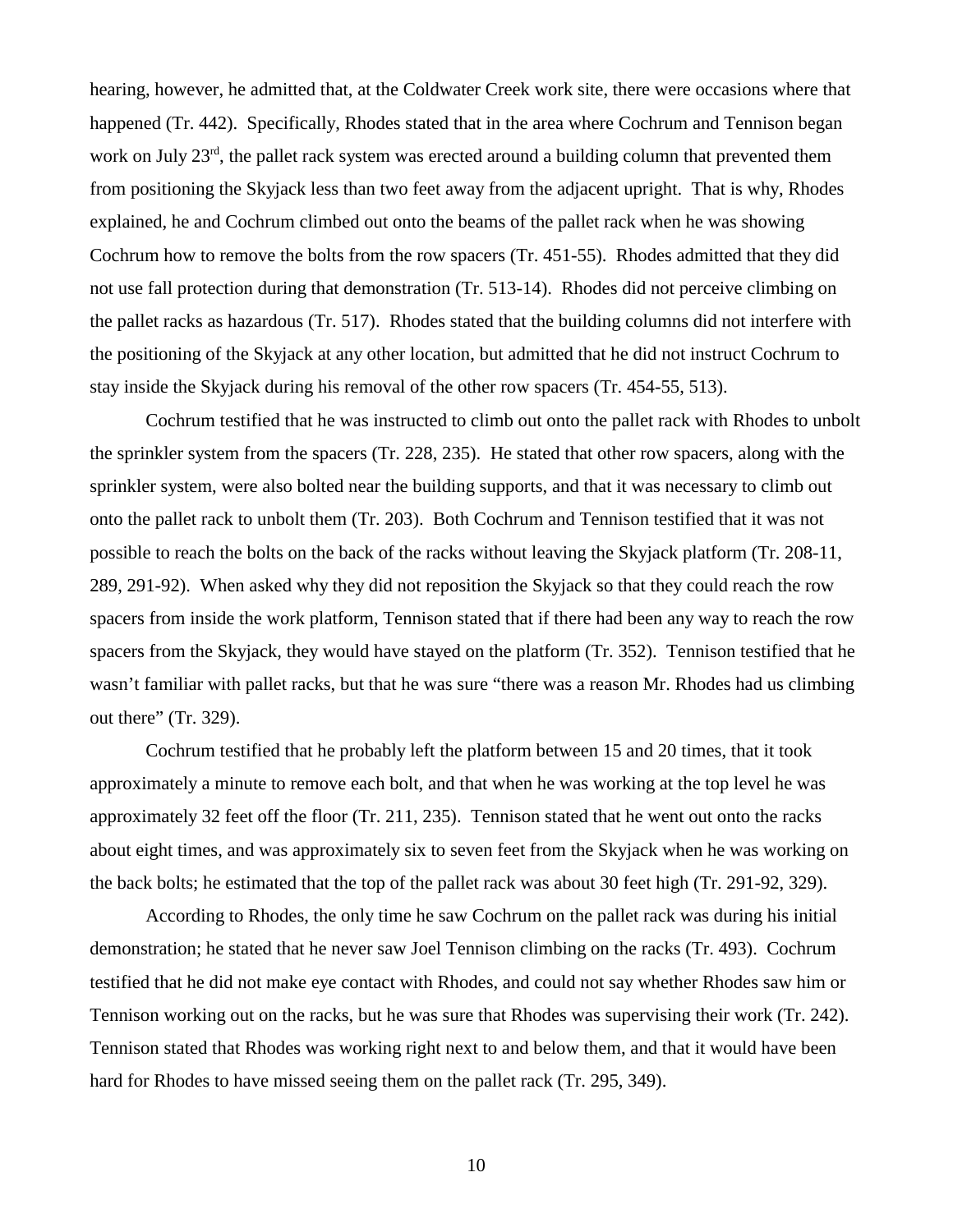In addition to climbing onto the pallet racks to show Cochrum how to do his job, Rhodes admitted that he needed to climb up the racks through the 15 inch space created by the row spacers in order to remove each of the rear "tek" screws, which secure the pallet supports (Tr. 444; Exh. R-5). To remove the screws from the top two levels, Rhodes stood on the beams with his body wedged into the 15 inch space, removed the tek screws with a screw gun, and placed the screws in his tool pouch (Tr. 445). Rhodes did not believe he was in danger of falling at any time because he had a firm footing, and "lots of things to hold onto" (Tr. 445-46, 518). He testified that he did not use the harness when working on the pallet racks because he believed the lanyard would interfere with his work (Tr. 491, 519).

Finally, Rhodes testified that he wore a safety harness and lanyard while using the stockpicker, because it is required, as the stockpicker has no handrails around the operator's platform (Tr. 463-64). *Discussion*

The cited standard requires that:

The employer shall provide a training program for each employee who might be exposed to fall hazards. The program shall enable each employee to recognize the hazards of falling and shall train each employee in the procedures to be followed in order to minimize these hazards.

Northwest admits that it did not institute a fall protection program until after the July 23rd accident. It maintains, however, that the erection of pallet racking does not normally expose any employees to fall hazards, and that it is not necessary to provide training in fall protection for workers engaged in that task. Northwest's argument is without merit.

Each of the employees working installing the pallet racking on July  $23<sup>rd</sup>$  was exposed to fall hazards, in that each of those employees worked at heights above six feet. Rhodes was exposed to a fall hazard when he worked on the stockpicker, and wore a harness and lanyard to protect him from that fall hazard. Cochrum and Tennison were exposed to a fall hazard when they worked on the Skyjack platform up to 26 feet above the ground. The Skyjack platform was equipped with guardrails to protect workers on the platform from the fall hazard to which they were exposed, though Rhodes defeated the manufacturer's fall protection by removing the gate that served as part of the guardrail. In addition Rhodes was exposed to a fall hazard every time he climbed up between the pallet racks and worked from the beams above six feet removing tek screws.

Finally, Cochrum and Tennison were exposed to a fall hazard every time they left the safety of the Skyjack's platform. This judge is not persuaded by Northwest's argument that Rhodes did not know the temporary workers were leaving the Skyjack's platform to remove row spacers. During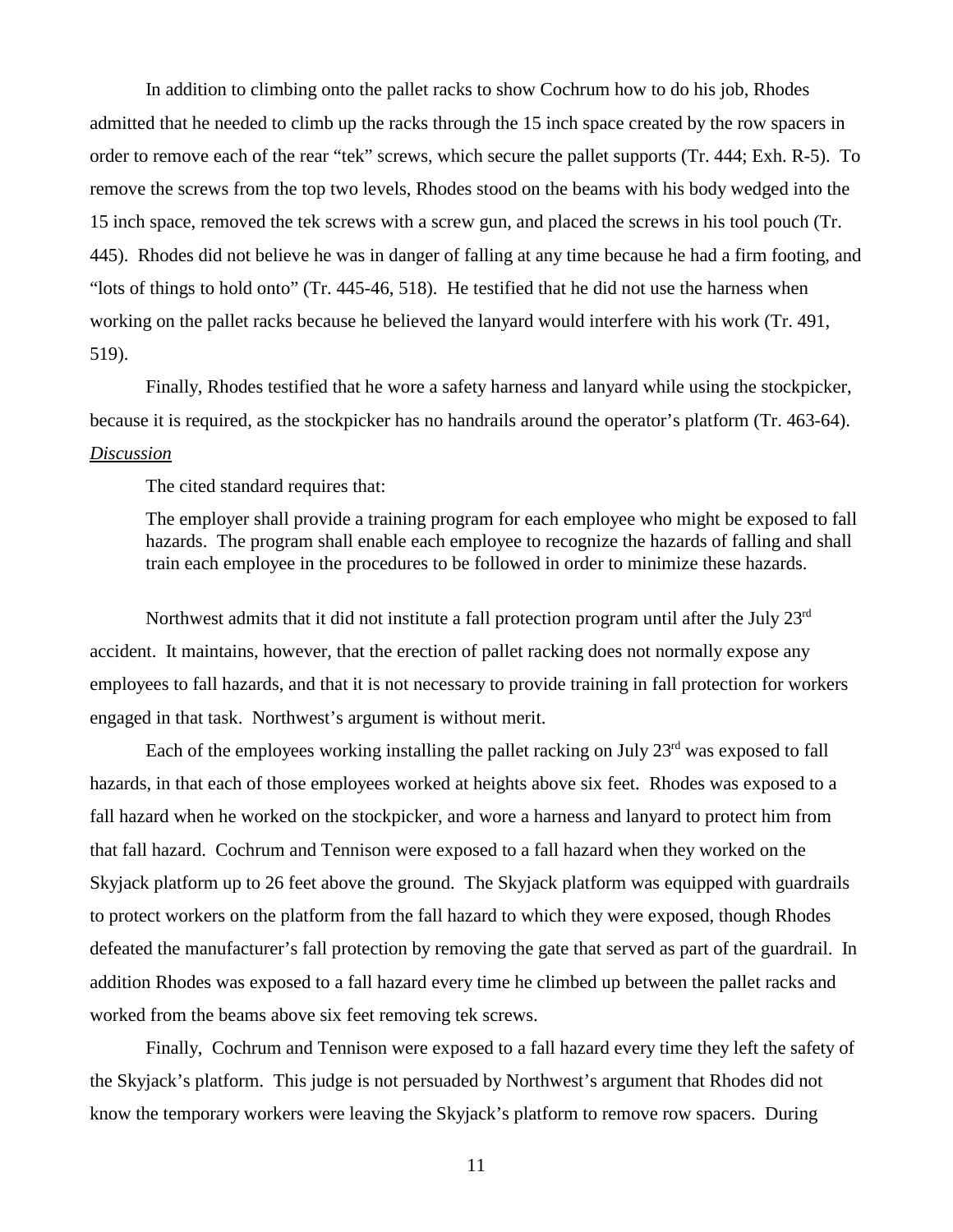Cochrum's initial instruction Rhodes had him leave the confines of the platform for that very purpose. Rhodes never told either Cochrum or Tennison not to leave the platform; it was natural that they should assume that the procedure they were shown was the procedure that Rhodes intended them to follow. Moreover, Rhodes was working in the same vicinity as Cochrum and Tennison, and, as their supervisor, $3$  should have observed the manner in which the work was being performed. Reasonable diligence includes adequate supervision of employees and the formulation and implementation of training programs and work rules designed to ensure that employees perform their work safely. *See; Mosser Construction Co.,* 15 BNA OSHC 1408, 1991-93 CCH OSHD ¶29,546 (No. 89-1027, 1991). It is well settled that the knowledge, actual or constructive, of an employer's supervisory personnel will be imputed to the employer, unless the employer establishes substantial grounds for not imputing that knowledge. *Ormet Corp*., 14 BNA OSHC 2134, 2138-39, 1991-93 CCH OSHD ¶29,254, p. 39,203 (No. 85-531, 1991).

The record establishes that Northwest knew or should have known that employees involved in the disassembly and reassembly of pallet racking were exposed to fall hazards.

Complainant has established the cited violation.

# *Penalty*

A penalty of \$3,500.00 was proposed for this item.

As noted above, a fall from heights up to 26 feet would likely result in serious injury, up to and including death. The violation was, therefore, properly classified as serious. This judge notes that had a fall protection program been in place, it might have eliminated some of the fall hazards to which Northwest's employees were exposed. Northwest's new policy requires foremen to identify all fall hazards of 6 feet or more, and to develop a plan to eliminate those exposures, if possible, or to select appropriate fall protection systems and/or equipment. (Exh. R-2, p.25). Had Northwest's requiremnts been in place, Rhodes might have been mindful of the need to maintain the integrity of the Skyjack's guardrails, and to adequately instruct employees to ensure that they did not work outside the guardrails.

Taking into account the gravity of the cited violation as well as the other statutory criteria discussed above, this judge finds that the Secretary's proposed penalty is appropriate. A penalty of \$3,500.00 will be assessed.

 $3\,$  An employee who has been delegated authority over other employees, even if only temporarily, is considered to be a supervisor for the purposes of imputing knowledge to an employer. *Secretary of Labor v. Tampa Shipyards, Inc.*, 15 BNA OSHC 1533, 1991-93 CCH OSHD ¶29,617 (Docket No.s 86-360 & 86-469, 1992).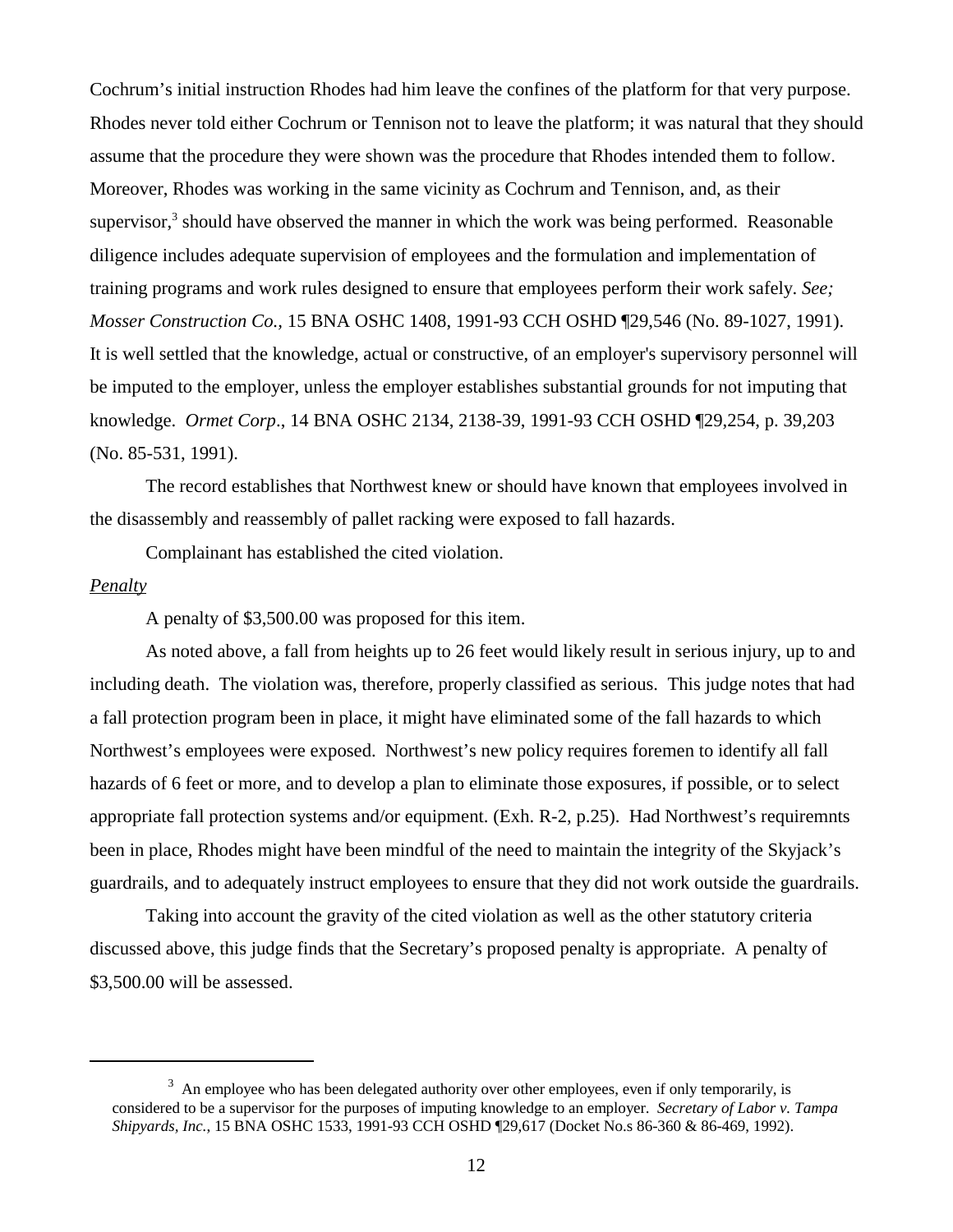# **Alleged Violation of §1926.452(w) or, alternatively, §5(a)(1)**

Willful citation 2, item 1 alleges:

29 CFR 1926.452(w): Fork-lifts, trucks, similar motor vehicles or add-on motors shall not be used to propel scaffolds unless the scaffold is designed for such propulsion systems:

(a) One Cold Water Creek Drive, Sandpoint, ID: On or about July 23, 1999, and at times prior thereto, the employer used a forklift to assist the SKYJACK self-propelled elevating work platform Serial #75095 when the platform failed to raise under its own power. The elevating platform is not designed to be assisted in this manner.

# OR IN THE ALTERNATIVE

Section  $5(a)(1)$  of the Occupational Safety and Health Act of 1970: The employer did not furnish employment and a place of employment which were free from recognized hazards that were causing or likely to cause death or serious physical harm to employees in that employees were exposed to:

(a) One Cold Water Creek Drive, Sandpoint, ID: On or about July 23, 1999, and at times prior thereto, the employer did not cease operation of a SKYJACK self-propelled elevating work platform, Serial #75095 as required by the manufacturer's operating instructions after the platform failed to elevate under its own power because of inadequately charged batteries. The employer used a forklift truck to elevate the work platform containing two employees and equipment to a height of approximately 15 feet above floor level which exposed the employees to collapse of the aerial platform.

(b) One Cold Water Creek Drive, Sandpoint, ID: On or about July 23, 1999, and at times prior thereto, the employer did not cease operation of a SKYJACK self propelled elevating work platform, Serial #75095 as required by manufacturer's operating instructions after the platform failed to elevate under its own power. The probable cause for the platform not elevating was that the load exceeded the design specifications for the machine. The employer used a forklift truck to elevate the work platform containing two employees and equipment which exposed the employees to collapse of the aerial platform.

(c) One Cold Water Creek Drive, Sandpoint, ID: On or about July 23, 1999, and at times prior thereto, the employer directed the use of the SKYJACK self propelled elevating work platform, Serial #75095 as a crane to lift a pallet containing structural steel material which exposed the employees to collapse of the aerial platform.

Among other methods, one feasible and acceptable abatement method to correct this hazard is to enforce and require that all supervisors and operators of self propelled elevating work platforms follow all operating instructions contained in:

- 1. The operating manual provided by the manufacturer which was stored in a weather resistant storage compartment on the work platform.
- 2. Hazard warning placard posted near the operator controls on the work platform.
- 3. The American National Standard Institute publication for Self-Propelled Elevating Work Platforms ANSI/SIA A92.6-1990.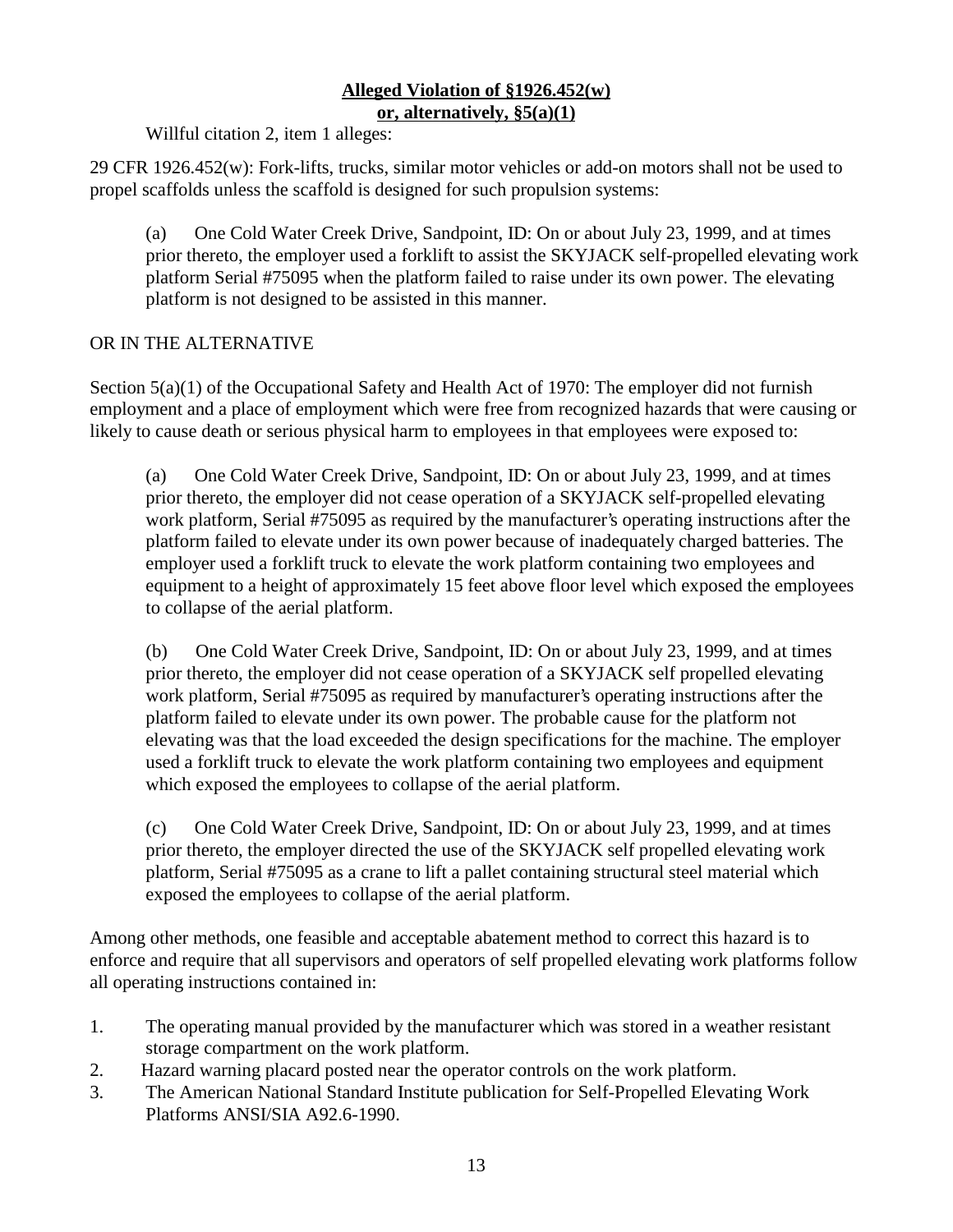### *Facts*

Rhodes admitted that he used the stockpicker to assist lifting the Skyjack platform four or five times between the preceding Wednesday and Friday, July 23, 1999 (Tr. 473). According to Rhodes, the Skyjack runs off of batteries which are recharged nightly (Tr. 459). Rhodes testified that on Monday and Tuesday the batteries' charge lasted all day; however, by 4:00 or 4:30 p.m. on Wednesday the Skyjack's batteries did not have enough power to lift the platform without assistance (Tr. 460). Rhodes, therefore, placed the tip of the stockpicker's forks under one edge of the Skyjack's platform, and as the lift operator engaged the Skyjack's lift function, Rhodes engaged the stockpicker's lift mechanism until the Skyjack's batteries kicked in and lifted the platform of the stockpicker's tines (Tr. 459, 473).

As noted above, on the afternoon of Friday, the  $23<sup>rd</sup>$ , while the scissor lift was at rest, Rhodes loaded a pallet of pallet supports onto the rear of the platform (Tr. 248, 475-76; Exh. R-8, p. 000218). When Cochrum and Tennison attempted to raise the platform, it would not move (Tr. 295, 477). Rhodes assisted the Skyjack as he had on prior occasions; as before, the platform began rising under its own power when it was between five and ten feet in the air (Tr. 293-96, 477).

After a half hour to 45 minutes had passed, Rhodes again observed Cochrum and Tennison unsuccessfully attempting to raise the Skyjack's platform (Tr. 480). Rhodes again placed the tips of the stockpicker's forks under the end of the platform and began to assist the scissor lift (Tr. 481). This time, however, as the platform was raised there was a loud bang and the platform slid off the stockpicker's forks and fell to its rest position (Tr. 217, 250, 297, 481). Tennison fell to the floor below, and Cochrum was thrown into the guardrail and onto the pallet of supports (Tr. 482). Both sustained serious injuries (Tr. 217-18, 299)

Peter Vair, the safety training program manager for Skyjack, Inc., testified that elevating the platform of a scissor lift with a forklift is recognized as hazardous by his industry (Tr. 169). A Reference Guide to Safety Rules for SKYJACK Elevating Work Platforms, **"AN OUNCE OF PREVENTION,"** states, *inter alia,* that "FAILURE TO AVOID THE FOLLOWING HAZARDS COULD RESULT IN DEATH OR SERIOUS INJURY. . . DO NOT use if work platform is not working properly or if any part is damaged, worn or missing" (Exh. R-17). Vair testified that the Skyjack's work platform is not working properly if it fails to lift when the lift mechanism is engaged (Tr. 190). His testimony was supported by that of CO Virgle Howell (Tr. 150), and of Timothy McGee, a lead service technician for Northwest (Tr. 578-79). McGee testified that if a lift cannot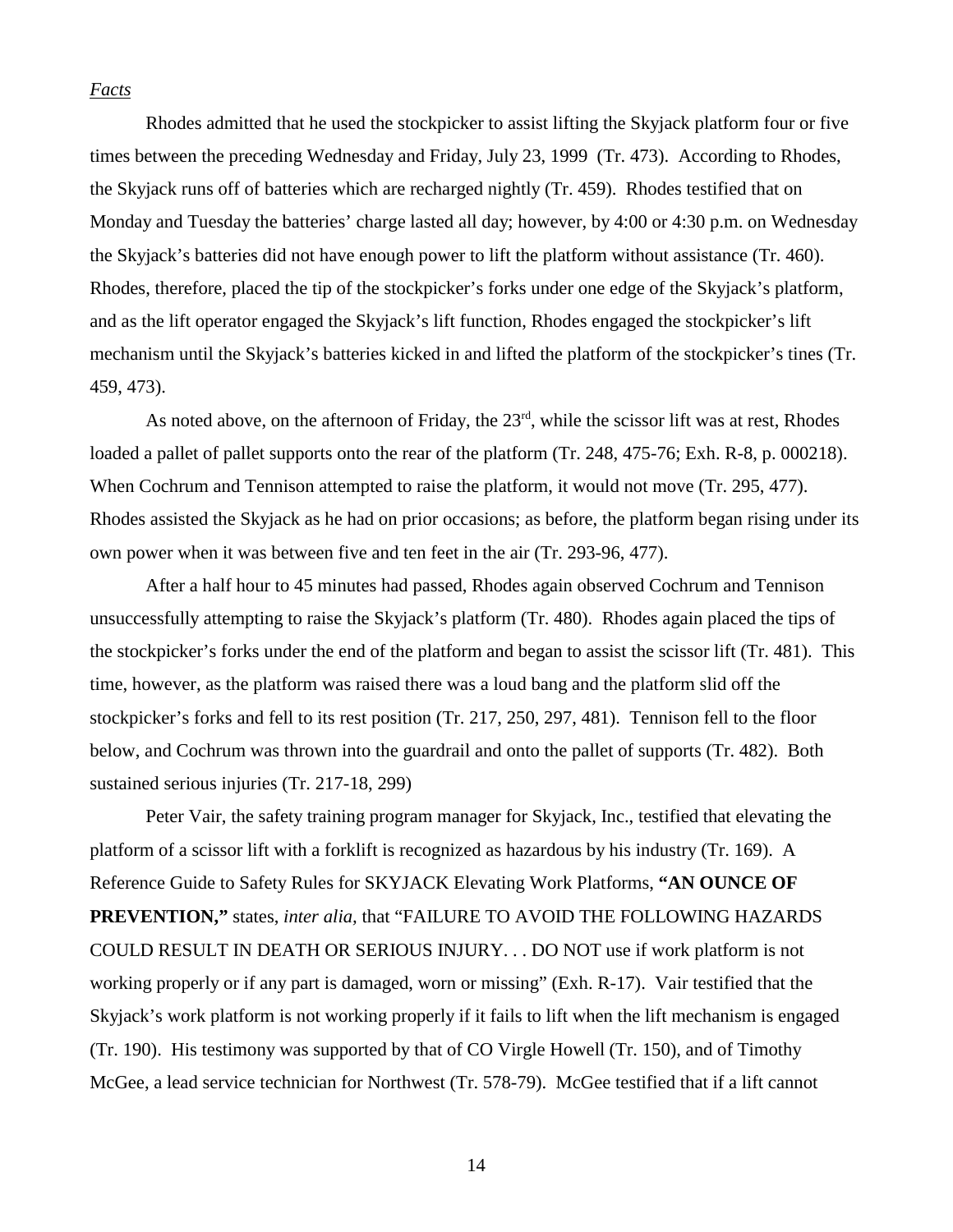perform its primary function, *i.e.,* lifting, it would be clear, even to someone who did not know *how* the machine works, that the lift was not working properly (Tr. 584, 586).

Rhodes testified that he was familiar with the safety rules for the Skyjack (Tr. 483). During the OSHA investigation he told CO Virgle Howell that he read the placards on the Skyjack that prohibited use of the machine if not operating properly (Tr. 102, 144). Rhodes stated, however, that on July 23<sup>rd</sup> he did not reach the conclusion that the platform was not working properly, and so continued to use the Skyjack (Tr. 483-84, 504). Rhodes further testified that he did not think that assisting the work platform with the stockpicker was an improper use of that equipment (Tr. 497). Since the accident, Rhodes has taken a training course on the use of scissor and boom lifts, and now recognizes that the work platform is not working properly if it fails to rise (Tr. 488, 495, 521). Nonetheless, Rhodes testified that at no time during his training was he specifically told that it was improper to assist the lifting of the work platform with another piece of equipment, though he would not do it again after his experience (Tr. 526). Vair admitted that nothing in the Skyjack's safety materials specifically states: "Do not assist lifting the platform" (Tr. 189).

#### *Discussion*

The Secretary's alternative citations both allege that Northwest's installer, Rhodes, improperly lifted the work platform of a Skyjack scissor lift with the tines of a forklift when that platform failed to rise under its own power. As a threshold matter this judge must determine whether the Skyjack scissor lift is a "mobile scaffold," and whether it was correctly cited under the specific standard at §1926.452(w). If §1926.452(w) is not applicable, and Northwest has no duty under that standard, the Secretary may fall back on  $\S5(a)(1)$ , which is intended to provide protection against unregulated, but recognized hazards. *Con Agra, Inc.*, 11 BNA OSHC 1141, 1983 CCH OSHD ¶26,420 (No. 79-1146, 1983).

As found above, the Skyjack meets the definition of a scaffold. Section 1926.450 states that *Mobile Scaffold* means a powered or unpowered, portable, caster or wheel mounted supported scaffold. In her July 21, 1998 Standards Interpretation and Compliance Letter, the Secretary states that:

. . . We recognize that there is confusion regarding scissors lifts and the appropriate standards governing such equipment.. . . In CPL 2-1.23, . . .dated January 7, 1997, the statement in paragraph K.9.b states that scissors lifts are addressed by 1926.453, Aerial Lifts, and not by 1926.452(2) Mobile Scaffolds. The directive should have more clearly indicated that only aerial lifts meeting the design and construction of the American National Standards Institute (ANSI) A92.2, Vehicle Mounted Elevating and Rotating Work Platforms, are addressed by 1926.453 since the coverage of that section is specifically limited to such lifts. All other types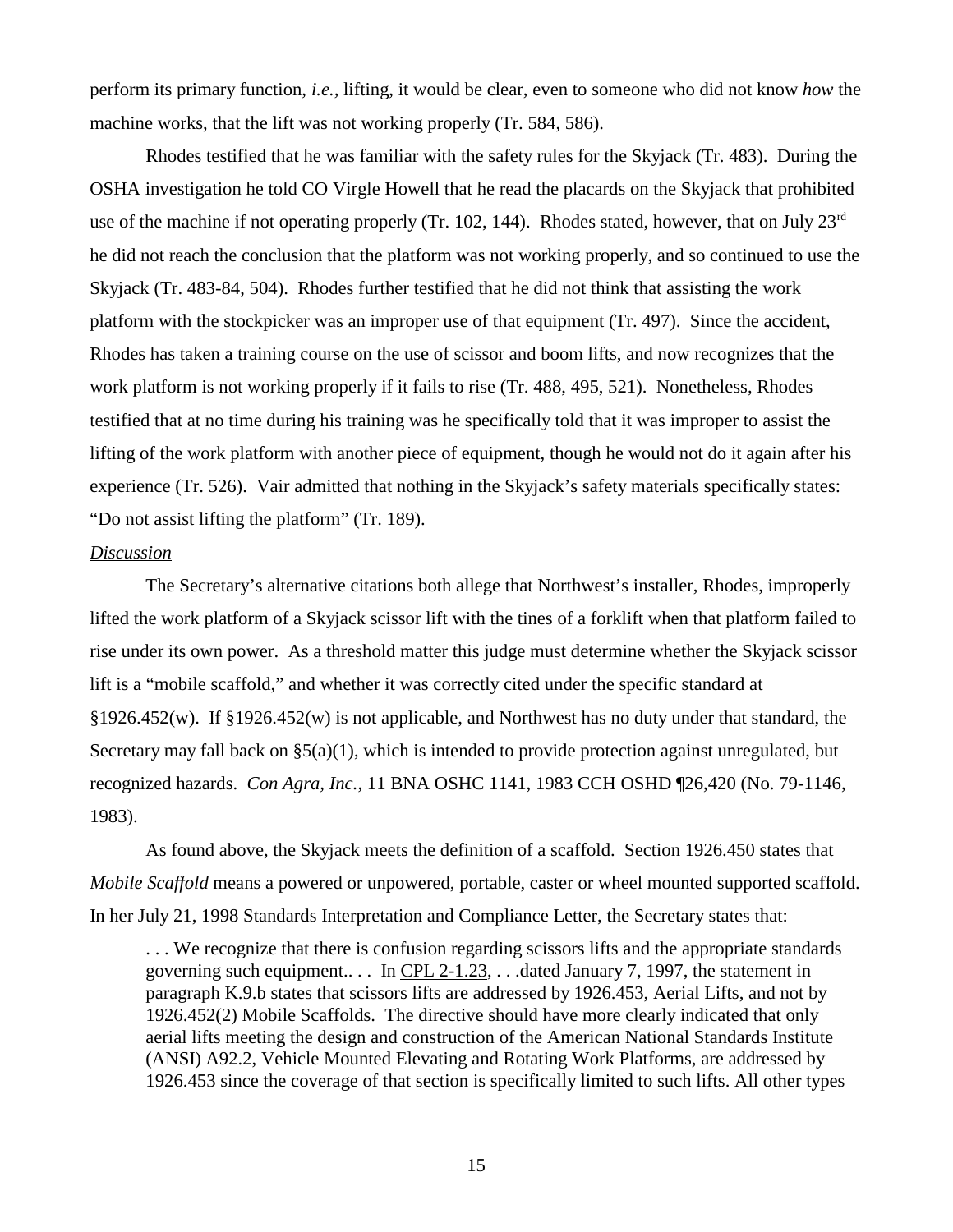of mobile lifts would be covered by the specific requirements at 1926.452(w) and/or the general requirements of 1926.451.

# **§1926.452(w)**

The definitions contained in §1926.450, and OSHA's published interpretation letter indicate that the Secretary views elevating work platforms, such as the Skyjack scissor lift, as mobile lifts subject to  $\S 1926.452(w)$ , as well as the general requirements of 1926.451. However, after reading the cited standard, §1926.452(w) *Mobile Scaffolds,* in its entirety, this judge cannot find that paragraph (w) was intended to address the circumstances for which Northwest was cited. Section 1926.452(w) addresses the "propulsion" of scaffolds across a horizontal surface, requiring, *inter alia,* that scaffolding be braced to prevent collapse while the scaffold is repositioned; that wheels and casters be locked when a mobile scaffold is used in a stationary position; that manual force be applied as close to the base as practicable; that employees not be allowed to ride on scaffolds being moved across uneven surfaces; and that any propelling force be applied directly to the wheels. Nothing in  $1926.452(w)$ discusses the vertical motion of a scaffold platform, nothing in the standard would place the reasonable employer on notice of any prohibition against using a forklift to elevate a scissor lift platform.

It is well settled that the Secretary may not extend the reach of a standard beyond the plain meaning of a regulation's language, thus depriving the employer of fair warning of proscribed conduct. *See e.g., Bethlehem Steel v. OSHRC*, 573 F.2d 157 (3rd Cir. 1978); *Dravo Corporation v. OSHRC,* 613 F.2d 1227, (3rd Cir. 1980). Because  $$1926.452(w)(2)$  would not put a reasonable employer on notice that the cited conduct was prohibited, the violation based on that standard is dismissed.

# **Section 5(a)(1).**

In order to prove a violation of section  $5(a)(1)$  of the Act, the Secretary must show that: (1) a condition or activity in the workplace presented a hazard to an employee, (2) the hazard was recognized, (3) the hazard was likely to cause death or serious physical harm, and (4) a feasible means existed to eliminate or materially reduce the hazard. The evidence must show that the employer knew, or with the exercise of reasonable diligence could have known, of the violative conditions. *Tampa Shipyards, Inc.*, 15 BNA OSHC 1533, 1991-93 CCH OSHD ¶29,617 (Nos. 86-360, 86-469, 1992). A recognized hazard may be a practice, procedure or condition under the employer's control that is known to be hazardous either constructively, i.e. by the industry in general, or actually, by the cited employer in particular. *Pelron Corporation*, 12 BNA OSHC 1833, 1986 CCH OSHD ¶27,605 (No. 82-388, 1986).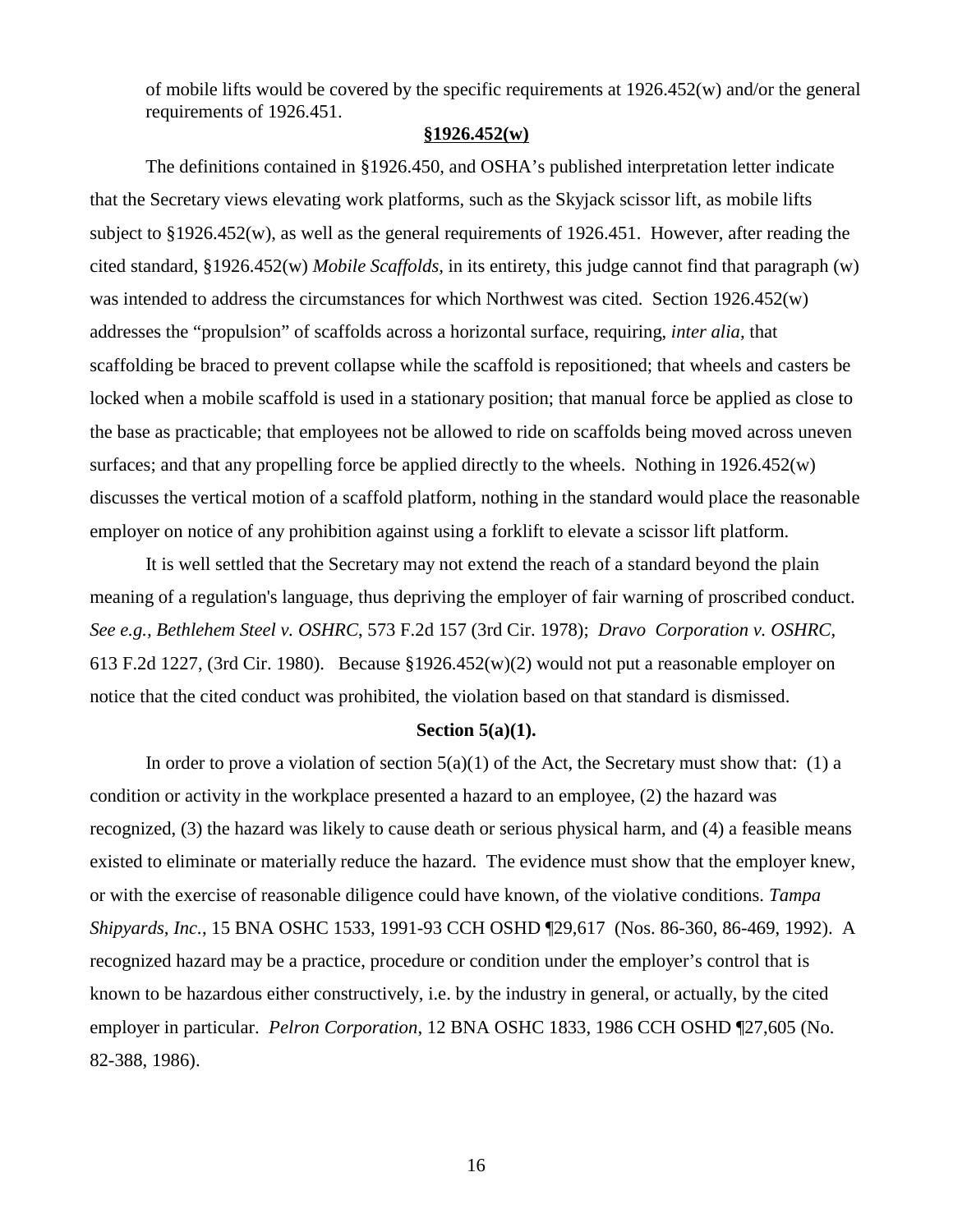As noted above, Peter Vair, the safety training program manager for Skyjack, Inc., testified that elevating the platform of a scissor lift with a forklift is recognized as hazardous by his industry (Tr. 169). Both the safety manual for the Skyjack and placards located on the machine warn against using the machine if the work platform is not working properly (Tr.102, 144; Exh. R-17); it is readily apparent that the Skyjack's work platform is not working properly if it fails to lift when the lift mechanism is engaged.<sup>4</sup> The safety guide makes it clear that such use could result in death or serious injury (Exh. R-17).

The Secretary has established that Rhodes' repeated use of the stockpicker to boost the Skyjack platform constituted a recognized hazard. It is not necessary for the Secretary to prove that Rhodes consciously recognized the practice as hazardous. The Secretary has also established that the cited practice was likely to cause serious physical harm. When the platform slipped from the forks of the stockpicker, two employees on the platform were, in fact, seriously injured. That the accident could have been avoided by terminating lifting operations when the the Skyjack platform ceased to operate properly is self-evident.

A violation of  $\S5(a)(1)$  has been established.

### *Willful*

A willful violation is one committed with intentional, knowing or voluntary disregard for the requirements of the Act, or with plain indifference to employee safety. It is differentiated from other types of violations by the employer's heightened awareness of the illegality of its conduct or conditions, and by the employer's state of mind – conscious disregard or plain indifference. *See, Wright and Lopez, Inc.*, 8 BNA OSHC 1261, 1980 CCH OSHD ¶24,419 (No. 76-3743, 1980). In its most recent decision addressing the "willful" classification, the Commission stated that it will find heightened awareness "where an employer has been previously cited for violations of the standards in question, is aware of the requirements of the standards, and is on notice that violative conditions exist." *Propellex Corp.*, 18 OSHC 1677, 1684, 1999 CCH OSHD P31,792, p. 46,591-92 (No. 96-0265, 1999). In *Propellex*, neither the foreman's poor judgment, nor her failure to appreciate the hazard to which she exposed her employees, were deemed sufficient to demonstrate the "heightened awareness" necessary for a finding of willfulness.

<sup>&</sup>lt;sup>4</sup> Northwest's continued operation of the malfunctioning Skyjack is sufficient to establish a violation of  $\S5(a)(1)$ ; the reason for the platform's failure is irrelevant. Subparagraphs (a) (b) and (c) of citation 2, item 1, alleging that the Skyjack's batteries were inadequately charged, that its platform was overloaded, and that the platform was used as a crane need not, and will not be addressed.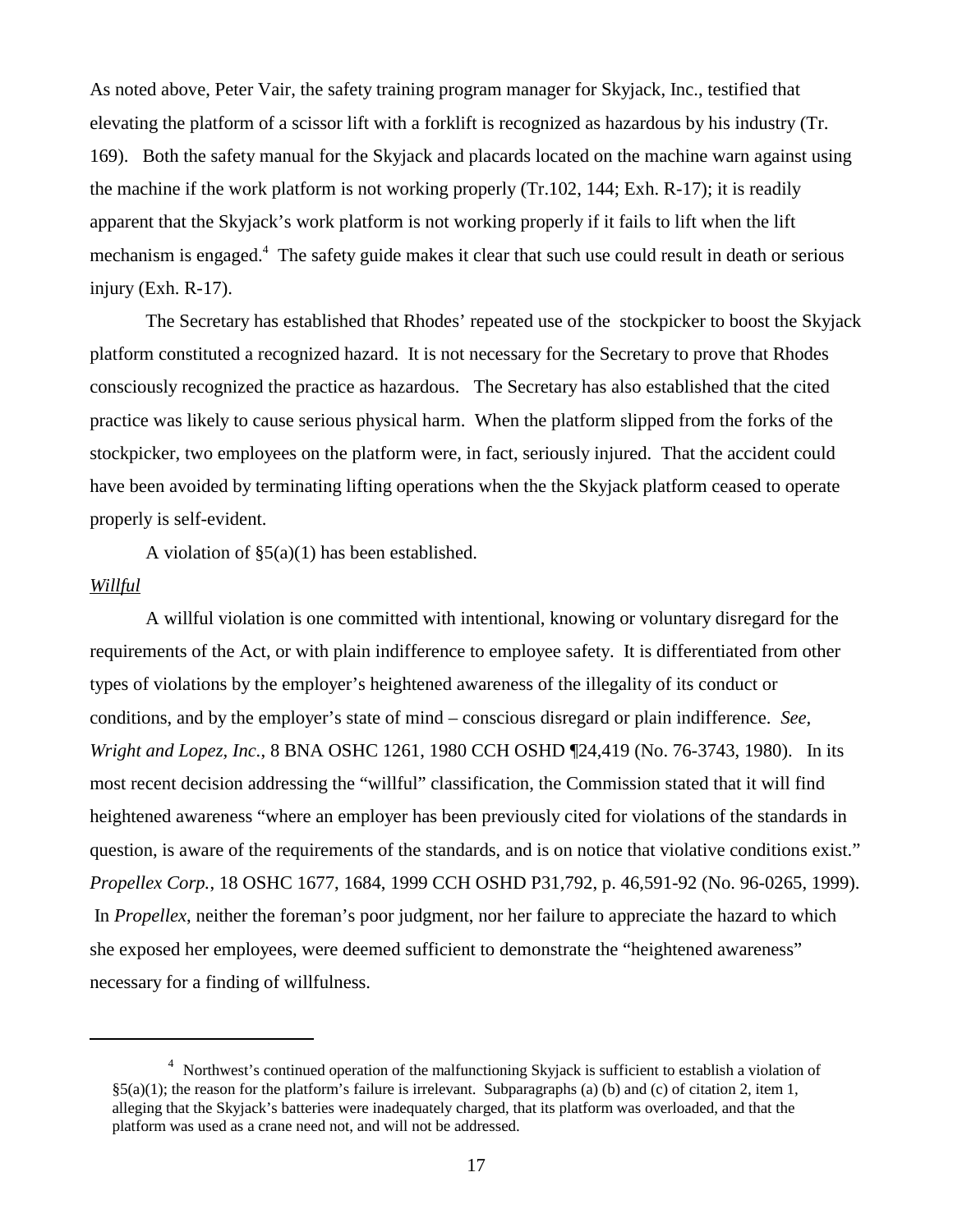The Secretary maintains that Northwest's failure to provide formal training for Robert Rhodes prior to allowing him to oversee other employees using the scissor lift demonstrates its plain indifference to employee safety. This judge does not agree.

Ronnie Miller testified that because it did not own or sell any scissor lifts (though it did rent scissor lifts for use on occasion), Northwest did not realize that it was required to provide formal training on the proper use of scissor lifts (Tr. 555-56).

There is no evidence that Northwest had ever been cited for violations involving an elevating work platform. Ronnie Miller testified, without contradiction, that Northwest did not own a scissor lift, and was unaware of OSHA training requirements. Given the overlapping and sometimes bewildering interplay of ANSI and OSHA regulations applicable to elevating work platforms (discussed at length above) Northwest's confusion about its responsibilities may have been well founded.

Rhodes testified that on July 23, 1999 he was not aware that boosting the platform of the Skyjack was contrary to the any safety rules or placed Cochrum and Tennison in any danger (Tr. 492). As noted by Rhodes, the placards on the Skyjack do not specifically prohibit the practice. Even during his formal training, Rhodes was never specifically told that it was improper to assist the platform with the forklift (Tr. 526). Rhodes stated that he realizes it is hazardous to lift the scissor platform with the tines of the stockpicker now only because of the accident (Tr. 497, 526).

The Secretary cites no circumstances which would have put Northwest on notice that Rhodes did not understand the Skyjack's operating instructions, or alert them to the possibility that he would endanger employees by circumventing the Skyjack's prescribed operating procedures. This judge is convinced that Rhodes was not actually aware that he was violating the Skyjack's posted safety rules, or was placing Cochrum and Tennison in danger by assisting the Skyjack's platform.<sup>5</sup>

It is true that Rhodes exercised poor judgement, and that his judgment may have been improved by formal training. Nonetheless there is no evidence that Northwest made a conscious decision to disregard known training requirements, that it was aware that Rhodes was inadequately trained, or that it was indifferent to the possibility that Rhodes might, because of his unfamiliarity with the Skyjack, endanger employee safety. This judge cannot find that Northwest's failure to provide formal training demonstrates the "heightened awareness" necessary for a willful finding.

<sup>&</sup>lt;sup>5</sup> This conclusion is not affected by Cochrum's testimony that, before the second lift, he asked Rhodes if " Bob Villa thought we should do this at home" (Tr. 217). Cochrum's remark was couched as a joke and would have been taken as such.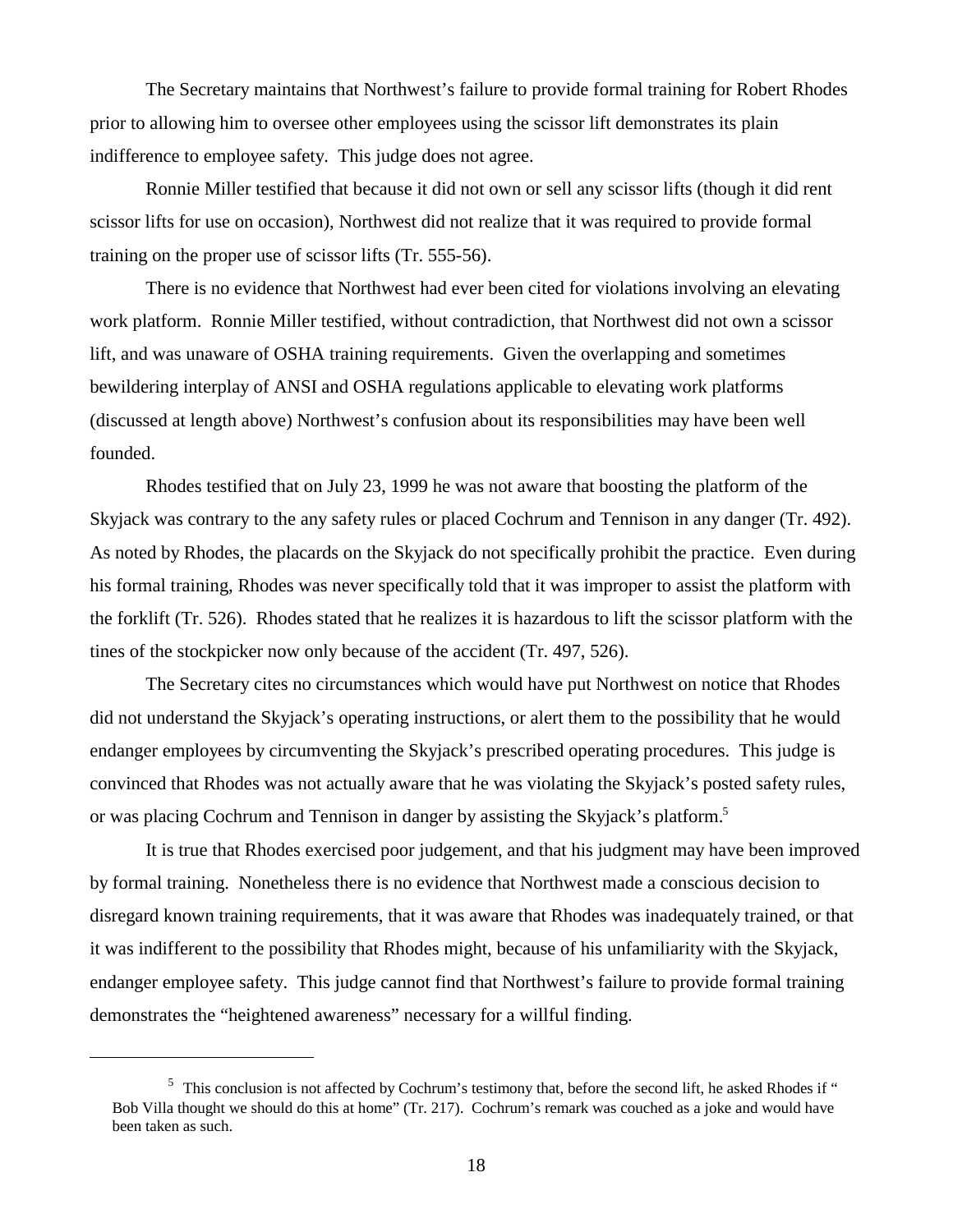The Secretary has failed to show that the cited violation was willful.

# *Penalty*

A penalty of \$56,000.00 was proposed for this item. There is no question that this violation was a high gravity, "serious" violation, in that two employees were seriously injured when the Skyjack platform fell from Rhodes' forklift. Though this judge is unable to find that Northwest's failure to provide training was "willful," as defined by the Commission, it is likely that Northwest's failure to adequately train Rhodes contributed to his failure to appreciate the hazardous activity in which he was engaged.

Taking the relevant factors into consideration, this judge finds that the maximum penalty available for a serious violation, \$7,000.00, is appropriate for this violation. That amount will be assessed.

# **Alleged Violation of §1926.501(b)(15)**

Willful citation 2, item 2 alleges:

29 CFR 1926.501(b)(15): Employees on a walking/working surface 6 ft. or more above lower levels were not protected from falls by a guardrail system, safety net system, or personal fall arrest system:

(a) One Cold Water Creek Drive, Sandpoint, ID: On or about July 23, 1999, and at times prior thereto, employees were standing on approximately 4 inch wide steel beams while installing structural members of a pallet rack storage system at heights up to approximately 26 feet above a cement floor.

# *Facts*

Robert Rhodes admitted that he and Cochrum climbed out onto the beams of the pallet rack when he was showing Cochrum how to remove the bolts from the row spacers (Tr. 201, 451-55). Rhodes further admitted that they did not use fall protection during that demonstration (Tr. 513-14).

As noted above, Cochrum testified that he left the Skyjack platform between 15 and 20 times, while removing bolts up to 32 feet off the floor (Tr. 211, 235). Tennison stated that he went out onto the racks about eight times at heights up to 30 feet (Tr. 291-92, 329).

According to Rhodes, the only time he saw Cochrum on the pallet rack was during his initial demonstration; he did not see Tennison and Cochrum climbing on the racks at any other time (Tr. 493). Neither Cochrum nor Tennison could say for certain that Rhodes saw them working out on the racks (Tr. 242, 295, 349).

Cochrum testified that he asked Rhodes if he and Tennison would be using fall protection (Tr. 203-04). Rhodes told Cochrum that they wouldn't need it (Tr. 204, 464). Tennison stated that he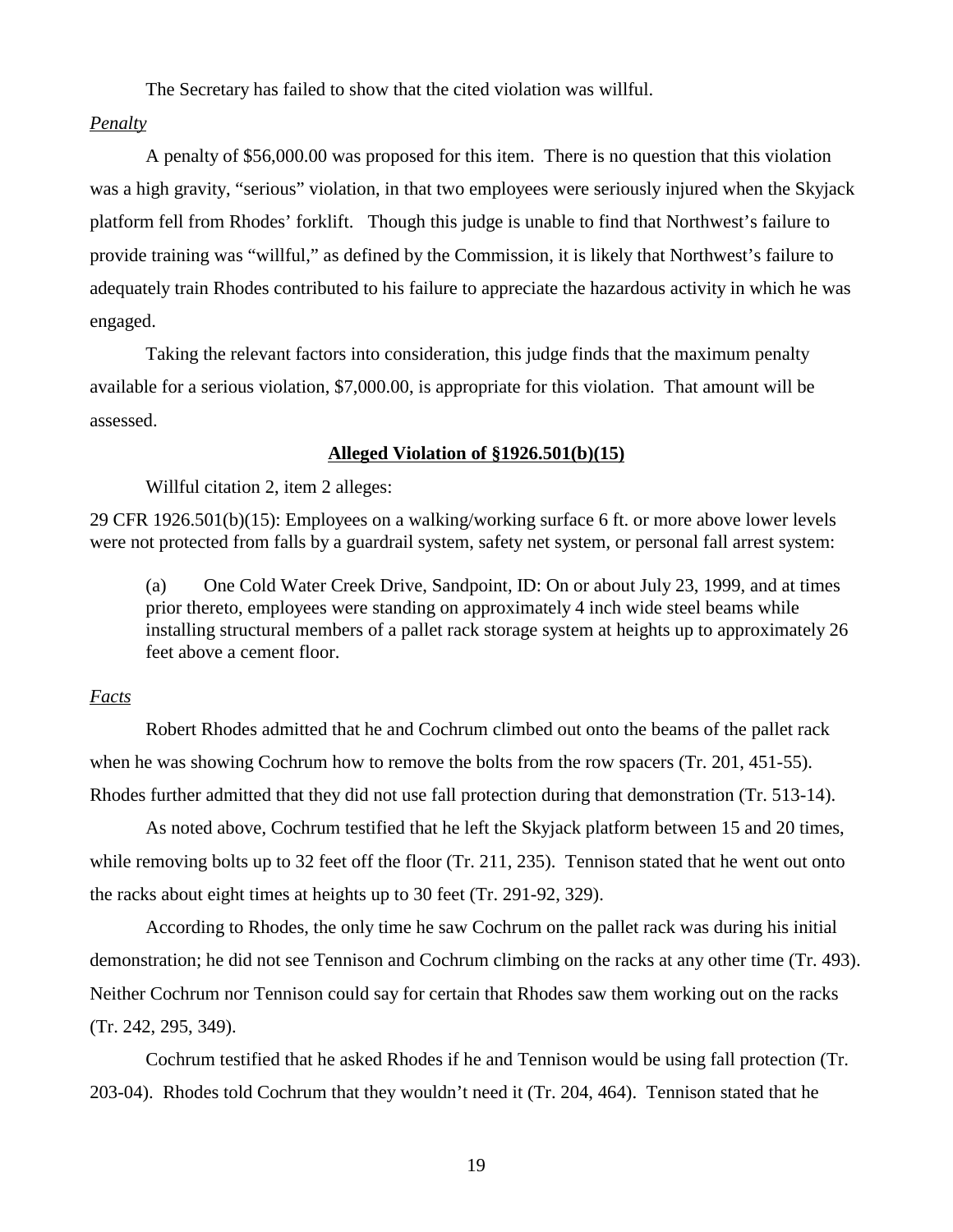noticed that Rhodes was wearing a safety harness, and that he asked for one on two different occasions (Tr. 284-85, 332). Rhodes told him that he didn't need one on the Skyjack (Tr. 285, 332-33).

As noted above, Rhodes testified that he wore a harness because it is required while using the stockpicker, which has no handrails around the operator's platform (Tr. 463-64).

# *Discussion*

The cited standard provides:

*Walking/working surfaces not otherwise addressed.* Except as provided in §1926.500(a)(2) or in §1926.500(b)(1) through (b)(14), each employee on a walking/working surface 6 feet  $(1.8m)$ or more above lower levels shall be protected from falling by a guardrail system, safety net system, or personal fall arrest system.

It is clear that Cochrum and Tennison left the Skyjack platform to work on beams up to 30 feet above the ground without fall protection. On at least one occasion Rhodes was aware that Cochrum worked on the pallet racking without fall protection. The Secretary has established the cited violation.

## *Characterization*

As noted above, the record does not contain the type of evidence which would allow this judge to find that Northwest had a heightened awareness of the requirements of the cited standard, or that it was on notice of the violative conditions. *Propellex, supra.* There is no evidence that Northwest had ever been cited for violations of the fall protection standards, or that it was actually aware that its employees were working outside the Skyjack platform without fall protection.

Finally, there is no evidence that Northwest was aware that Rhodes was providing ineffectual supervision to the temporary employees under his charge. *See, Tampa Shipyards, Inc.,*15 BNA OSHC 1533, 1991-93 CCH OSHD ¶29,617 (Nos. 86-360, 86-469, 1992) (leaderman's willful behavior may be imputed to employer where his longstanding and reckless practices were well known to supervisory personnel). The Secretary introduced no evidence establishing that Rhodes had a prior record of safety infractions. This judge cannot conclude from the evidence that Northwest had a heightened awareness of a need to take precautions to ensure that Rhodes did not endanger the employees under his supervision. This judge cannot find that the cited violation was willful in nature.

# *Penalty*

A penalty of \$56,000.00 was proposed for this item. This judge finds that amount excessive. While Rhodes' deliberate misconduct resulted in Cochrum's exposure to a hazard, it would be disproportionate to find that the hazard addressed here approached that hazard to which Rhodes